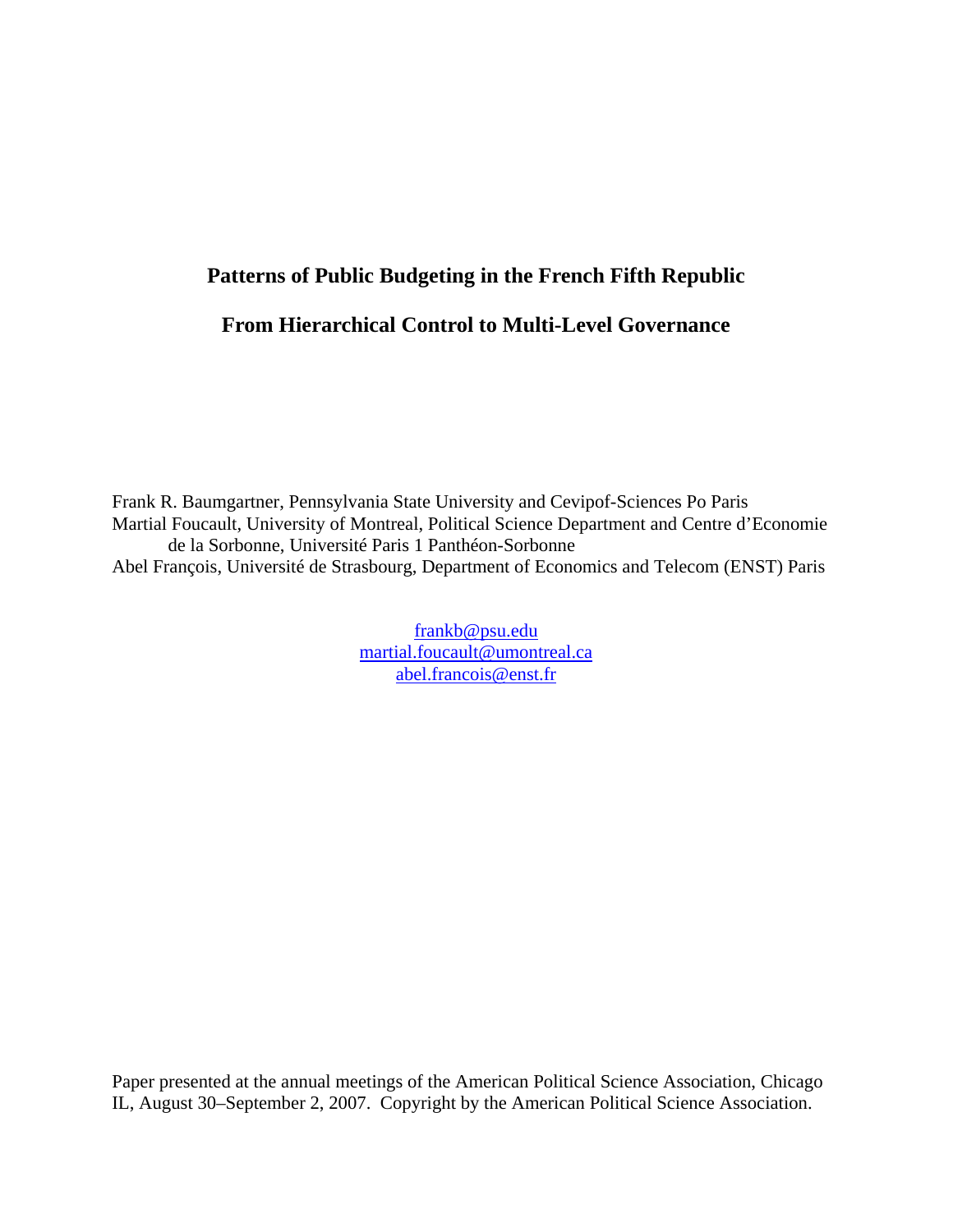## **Abstract**

We review the growth and development of public spending and taxing since 1959. Evidence clearly demonstrates the increasing complexity of government sources of fiscal policy. Public authorities, of course, have grown dramatically since 1959, with the public spending as a proportion of GDP being roughly double today what it was at the beginning of the Fifth Republic. At the same time as spending has increased, central state autonomy has declined. This is because of the creation of a more complex structure of multi-level governance, which we demonstrate here by looking at the share of public expenditure controlled by the central state, local government authorities, and the social security system. These last two sources of spending, once relatively minor players in the system, now constitute a majority of all public spending in France, with the state itself only a minority player.

Data come from INSEE reports and include overall spending and receipts, GDP growth, deficit and debt, the repartition of taxes and spending across central, local, and social security funds, categories of central state spending, and categories of public tax receipts over time. All data cover the period of 1959 to 2006.

We conclude with discussions of the important shifts towards entropy, the reasons for these changes, their implications, and why these trends have been unaffected by constitutional procedures or political leadership. They are long-term reactions to the increased complexity of the functions of the state, pressures which have affected France just as they have all other western countries over the past 50 years.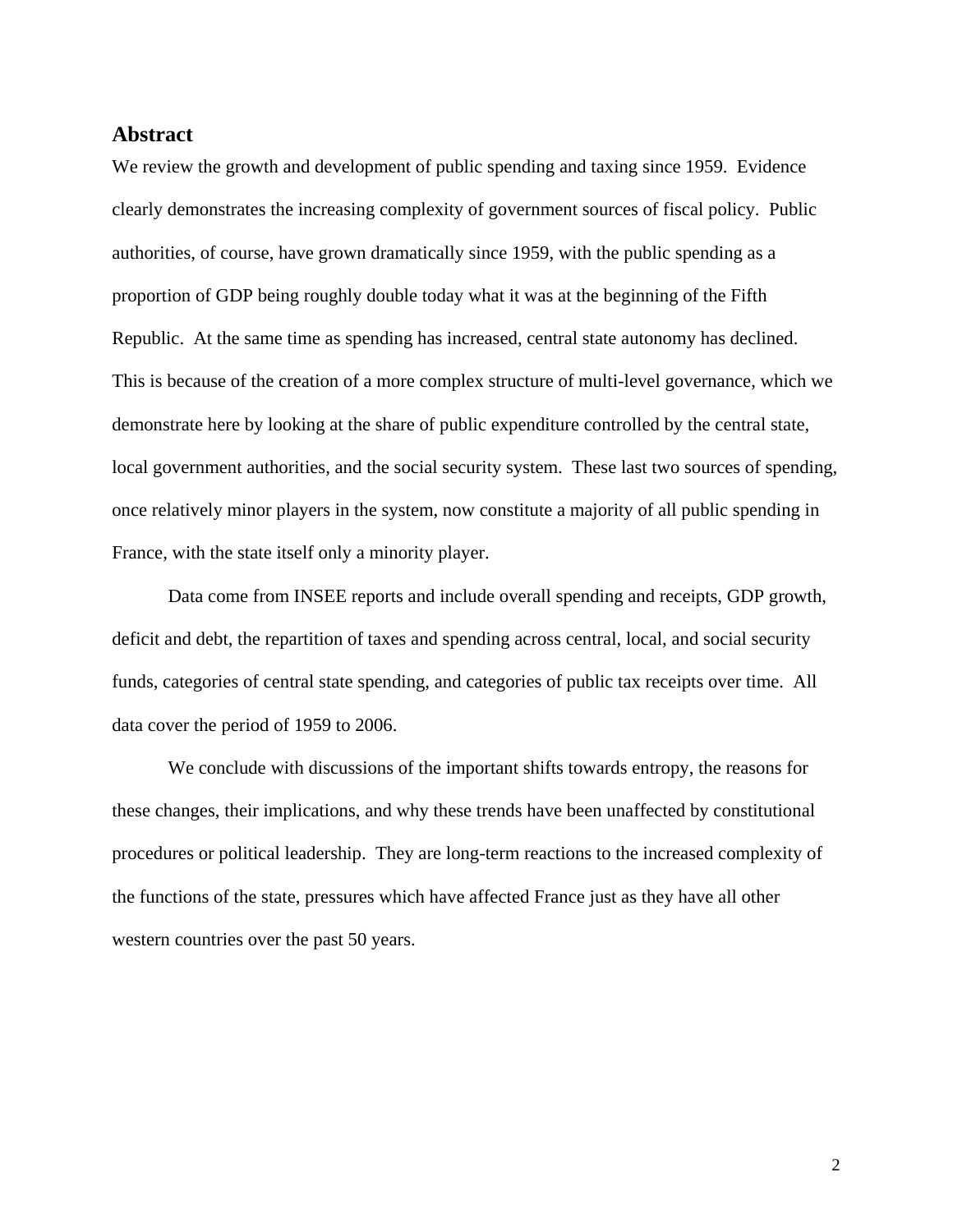# **Patterns of Public Budgeting in the French Fifth Republic: From Hierarchical Control to Multi-Level Governance**

We review the growth and development of public spending and taxing since 1959. Evidence clearly demonstrates the increasing complexity of government sources of fiscal policy. Public authorities, of course, have grown dramatically since 1959, with the public spending as a proportion of GDP being roughly double today what it was at the beginning of the Fifth Republic. At the same time as spending has increased, central state autonomy has declined. This is because of the creation of a more complex structure of multi-level governance, which we demonstrate here by looking at the share of public expenditure controlled by the central state, local government authorities, and the social security system. These last two sources of spending, once relatively minor players in the system, now constitute a majority of all public spending in France, with the state itself only a minority player.

We demonstrate a number of important shifts over time and show the substantially different operation of French fiscal policies in the early decades of the Fifth Republic compared to the period since the late 1970s. Deficit spending has increased, transfer payments to individuals have become the single largest type of public expenditure, capital and infrastructure projects have declined dramatically, and power has been systematically fragmented. None of these trends appears to be affected by traditional partisan or ideological differences, as we see little to no effect of systematic relationships between these trends and the partisan composition of the government of the day. Rather, trends towards entropy (that is, fragmentation of authority) are consistent, inexorable, and long-standing. The result is a huge shift in political authority away from the hierarchical control of a single set of leaders at the top of the French state and towards the creation of a multi-level governance structure with multiple sources of power. The state is now bigger than at previous times in French political life. But it operates within a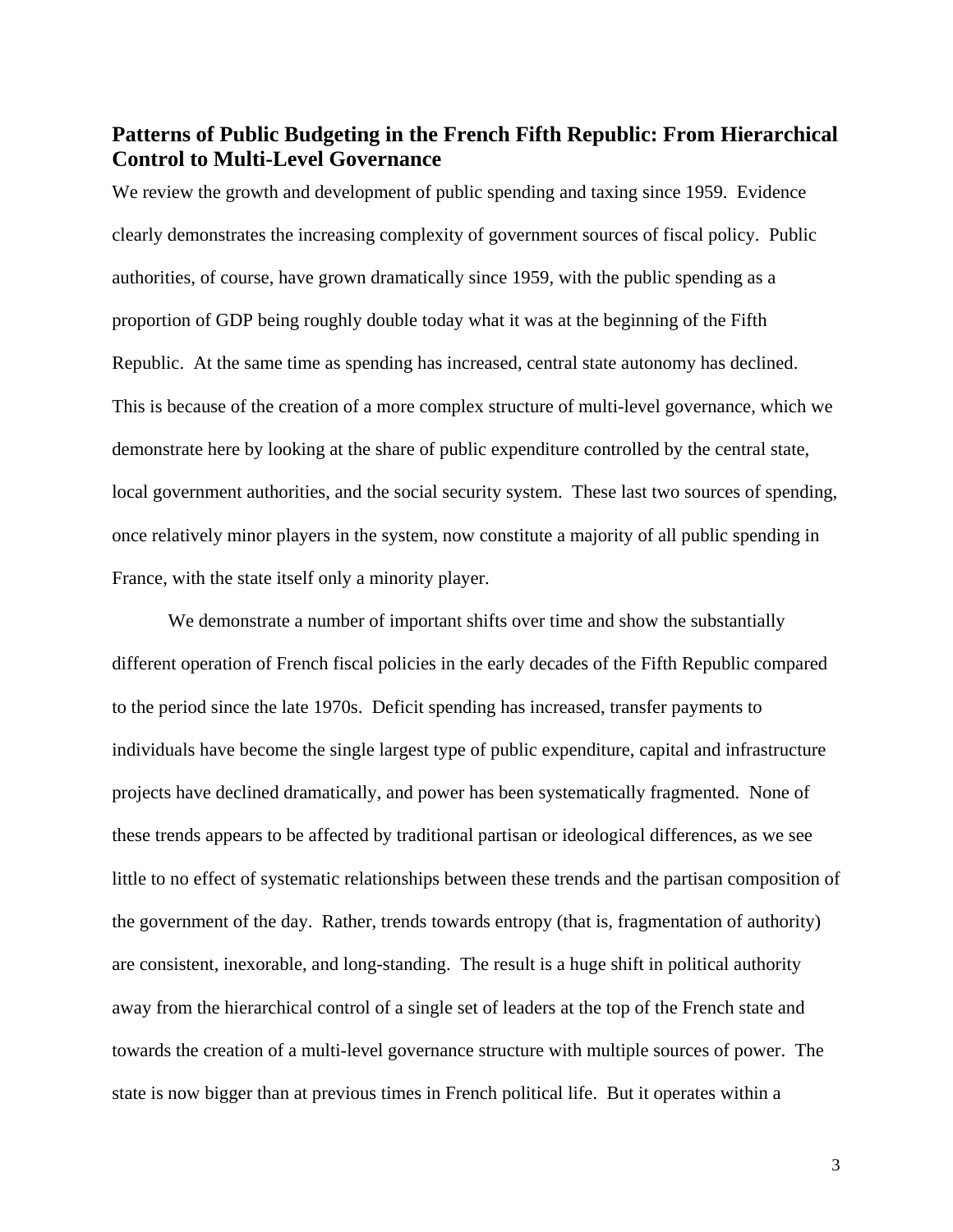network of political institutions sharing power rather than at the center of a system where all eyes look to the state for leadership. These powerful shifts have occurred despite relative continuity in constitutional structures, suggesting that we need to understand much more than only the internal structures of the central state in order to understand its role in the economy.

### **Taxing and spending over time**

 $\overline{a}$ 

Figure 1 shows the evolution of overall taxing and spending rates over the period of the Fifth Republic. Tax receipts in 1959 were 142 billion Euros (all figures in this paper are adjusted for inflation and reported in constant 2000 Euros); spending was 123 billion Euros. As a percentage of Gross Domestic Product, spending was 34 percent, and net tax receipts (e.g., *prélèvements obligatoires*, a more accurate assessment of the overall tax burden, subtracting out fees for service and internal state income transfers) were 31 percent of GDP.<sup>1</sup> In 2006, tax receipts had increased to 912 billion Euros, spending was 922 billion, spending represented 58 percent of GDP, and net tax receipts were up to 44 percent of GDP. Of course, the growth in the size of the state was partly due to population growth and partly due to growth in the size of the economy, but the figure makes clear what comes as no surprise: The French state grew dramatically even as a proportion of a rapidly growing economy. Similar trends occurred in all OECD countries, of course. Net tax receipts in France have consistently been about 10 points higher in France than the OECD average (these numbers increased from 25.6 percent in 1965 to 35.9 percent in 2004, the most recent year available).

#### (Insert Figure 1 about here)

 $1$  The difference between state spending and net tax receipts is that net tax receipts exludes fees for state provided services. In France, such fees include tolls on autoroutes, public television licenses, local trash collection fees. The total level of state spending therefore reflects the overall size of the state in the economy, but the net tax receipts better reflects the individual tax burden and is comparable with similar figures in other countries where private actors rather than public entities may provide certain services, similarly for a fee.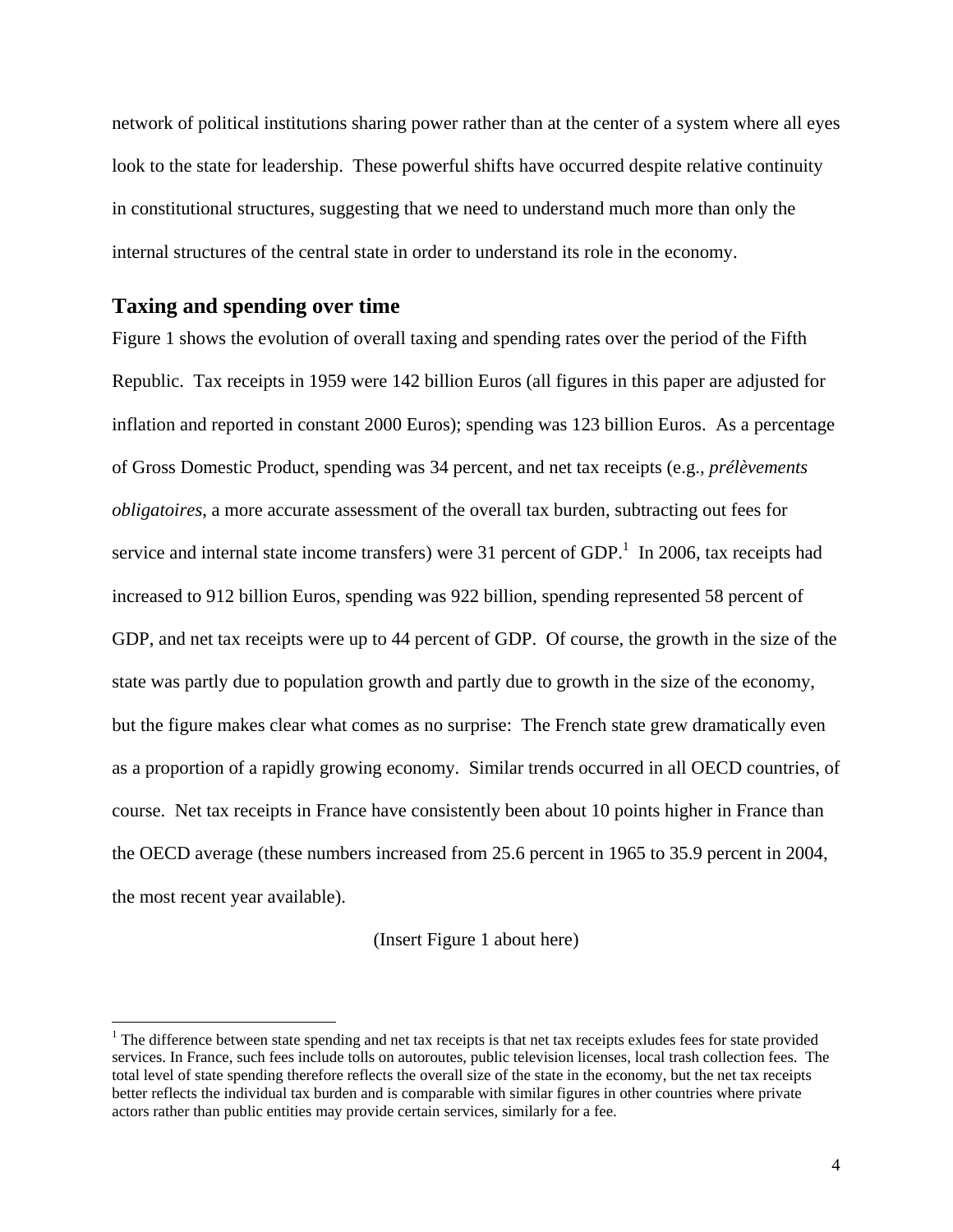State spending in 2006 was 6.5 times greater than in 1959, after adjusting for inflation. Largely, this was made possible by a dramatic increase in the size of the French economy. As a percent of the economy, spending increased by a factor of 0.7, a significant amount to be sure but the growth of the state was made possible mostly by the huge increase in economic activity, not by devoting an increasing share of the economy to taxes.

### **The Logic of State Intervention**

Of course, public spending is largely tied to the state of the economy. In Figure 2 we show how state spending can be partly explained as a reaction to the rate of economic growth.

#### (Insert Figure 2 about here)

The figure displays the annual rate of change of GDP and the annual percentage change in public spending. We observe the reaction of the State to economic shocks. Standard economic theory since Keynes has suggested that in times of economic decline, increased state spending can stimulate the economy; therefore we can expect to see an increase in spending (even in times of deficits) when economic growth is weak or negative, and indeed the figure makes clear that much of the growth, especially the sharpest spikes in state spending, can be explained by such reactions to economic crises. The huge spikes in 1974 and 1978 are easily explained by the effects of oil crisis, for example. The State reacted strongly in these circumstances to offset the consequences of the international shock on its domestic market; the conservative government at the time (lead either by Prime Ministers Raymond Barre or Jacques Chirac) did not follow an ideological attitude (reducing taxes by cutting public spending), but rather followed standard economic theories widely shared on both the left and the right. Conversely, the later governments of Chirac (1986-88), Balladur (1993-1995) and Juppé (1995-97) are characterized by large cuts in public spending during periods when GDP was not increasing. Since 1994, the size of the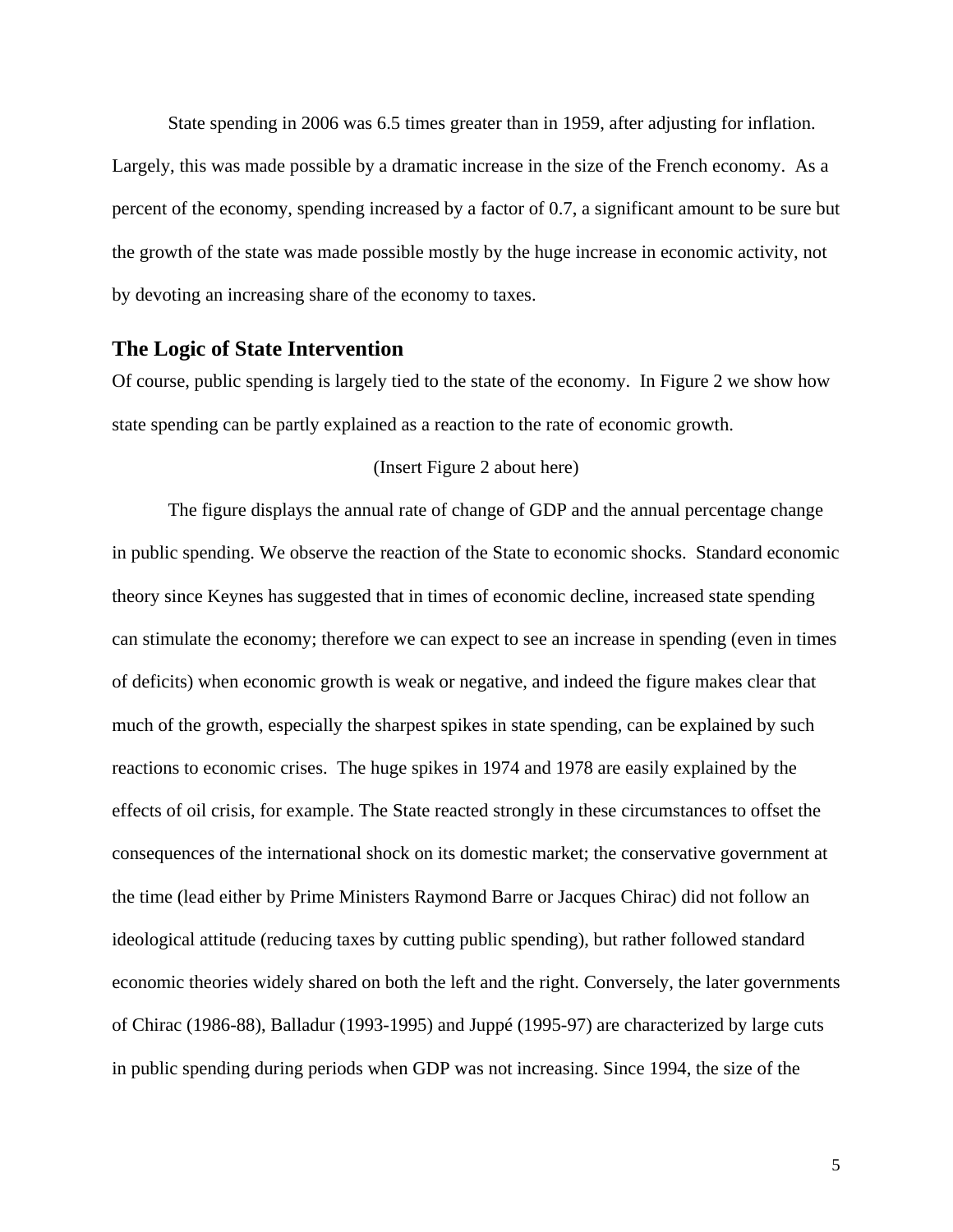State has increased almost at the same rhythm than the growth of the domestic economy; it has neither grown as economic growth has made this possible nor has it reacted counter-cyclically to declines in the economy. Its hands have been tied.

Overall, the figure shows that the growth of the state follows a similar trend to that of the economy as a whole but that these patterns were clearer in the early decades than in more recent ones. The Fifth Republic has been characterized by strong economic variations to which public authorities have reacted differently at different times. During the first fifteen years, both the economy and the state grow dramatically. Thus, Wagner's Law, which holds that increased economic wealth leads to greater public demand for state services (e.g., education, roads, and hospital services) is largely confirmed. Of course, we see evidence of Keynesian economics in play as well, but here the evidence is mixed. Certainly in the 1970s state reaction to the oil crisis was very strong. Similarly in the 1980s we see increased state spending during periods of economic decline. Only in the 1990s do we see periods of serious economic decline (e.g., declining or even negative growth in GDP from 1989 to 1994) without a countervailing reaction by state authorities. In sum, we can see that the growth of the state was strongly related to the growth of the economy, as we suggested in discussing Figure 1, and that there is mixed evidence in France for the use of Keynesian economic stimulation policies. Whereas these were once standard and immediate, in the last 15 years they have become anything but automatic. One reason for this may be increased concern with the size of the deficit and the accumulated debt.

### **Surplus Spending, Deficit Spending, and the Debt**

State spending in the early years was often less than tax receipts; from 1959 to 1974 the state ran a surplus in all but two years (1967 and 1968). Such a situation has never recurred in France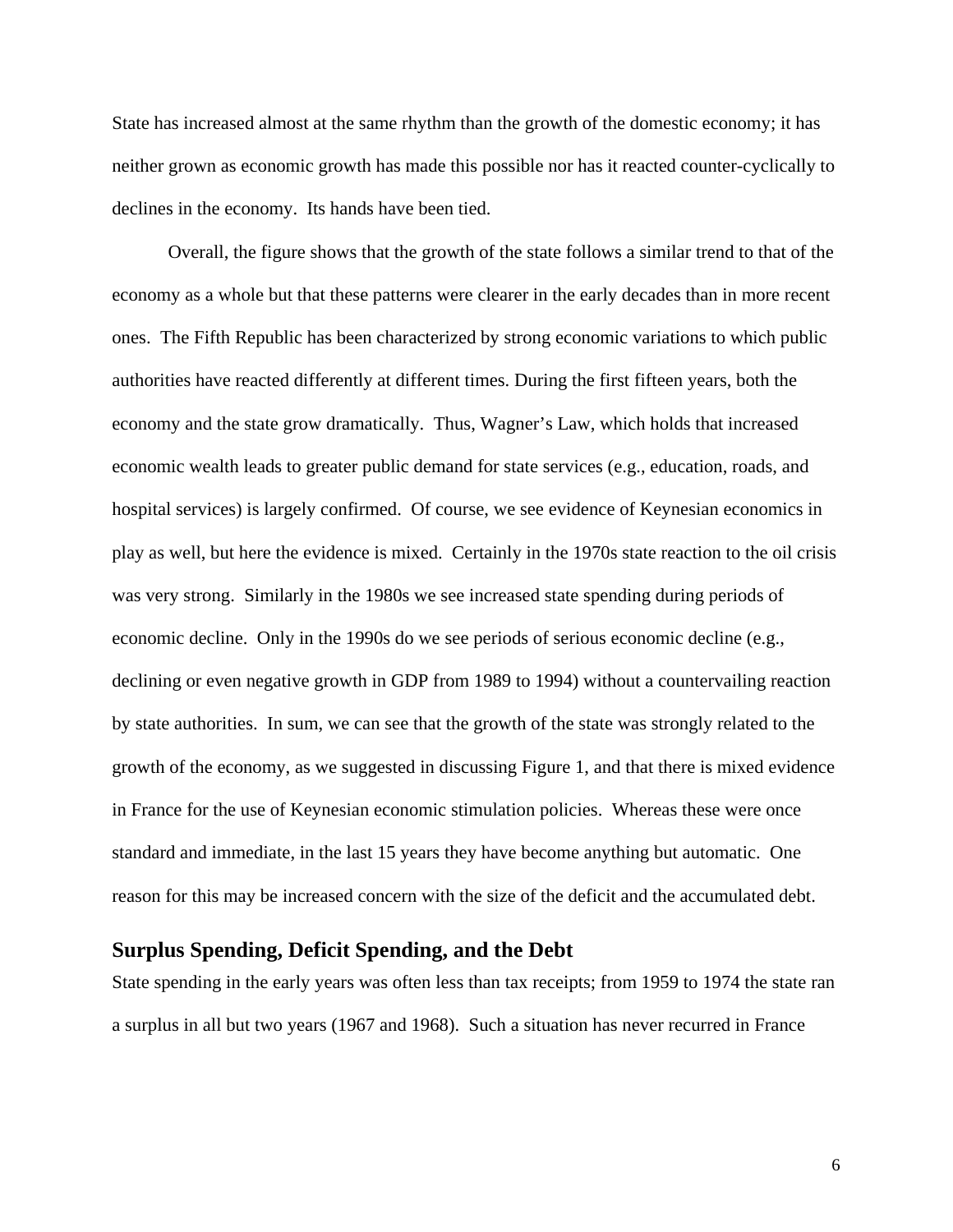since the oil shock. Governments of each type have consistently run annual budgetary deficits in each year since 1974. Figure 3 shows the growth of the deficit and the related accumulated debt.

#### (Insert Figure 3 about here)

Consistent deficit spending in the 1980s and 1990s (reaching -5.9 percent in 1993) led to an accumulated public debt that passed 50 percent of GDP in 1995. Today the public debt in France is equal to approximately 65 percent of annual GDP. Since 1999, of course, European Monetary Union requirements put strong pressure on the French government to limit the deficit to less than 3 percent of GDP and the overall public debt to less than 60 percent. During the mid to late 1990s serious efforts were made to reduce the size of the deficit (and the figure shows that the debt declined slightly in the late 1990s). However, the figure makes clear that systematic public deficits have become the norm. France is consistently at the margin of conformance with EU monetary standards (often beyond the stated norms), and with its public debt now over 60 percent of GDP it may well face economic sanctions from its European partners. We will see below (see Figure 8) that interest payments on the accumulated debt are consistently over 10 percent of total public spending in recent years, substantially more than capital investments, inverting the ratio between these types of spending that was established in the early years of the Fifth Republic.

Public finance has changed dramatically in the period since 1959. The economic crises after the 1970s caused massive adjustments to French spending patterns, with deficits replacing surpluses as the norm. Even more important transformations have taken place when we look not at the total levels of spending, but at the sources and structure of this spending as we do in the next section. France has moved from a situation of relative clarity and state autonomy in the early period to one of decentralization, greater autonomy of local actors, and a huge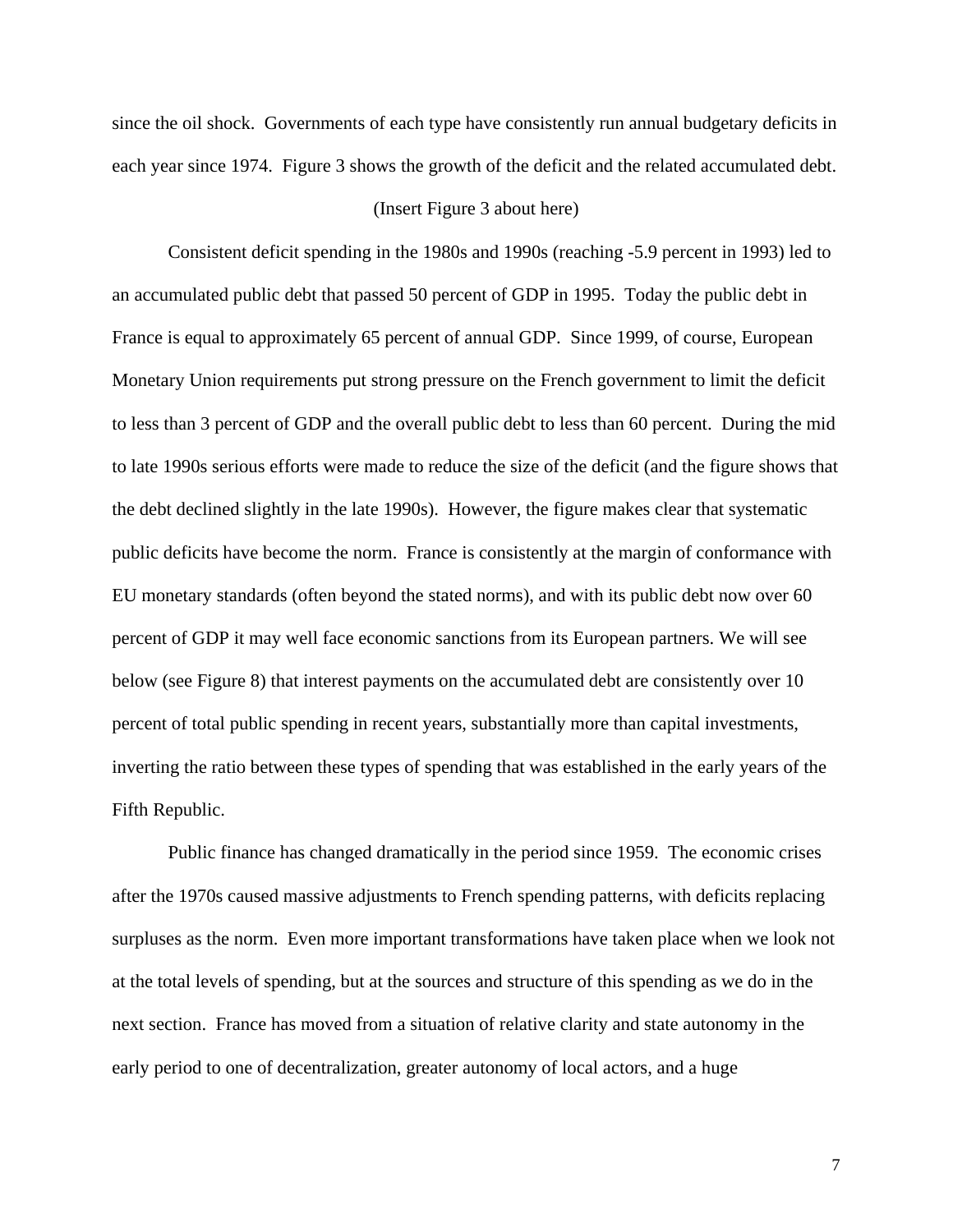transformation of state spending driven by the growth of social security spending and social transfer payments. It is no exaggeration to say that this has led to a dramatic decline in the autonomy of the central state.

### **The Decline of the Central State**

The structure of spending has changed dramatically over the Fifth Republic. In Figures 4 through 6 we show spending by three sources: The central state, local government authorities (regional, departmental, and municipal governments), and the social security administration. Figure 4 shows total spending by the three sources as a percent of GDP; Figures 3 and 4 show the percentage of total state spending and receipts respectively for the same three sources.

#### (Insert Figures 4, 5 and 6 about here)

Figure 4 makes clear that while the central state grew dramatically over the Fifth Republic, growth was in fact much faster in local government and social security sectors. Figure 5 shows the percents of total state spending. Central state spending (that is, the Parisian ministries and services controlled directly by them) declined from about 60 to 40 percent of total state expenditures. Local governments increased steadily in their importance, now representing roughly 20 percent of the total, and social security spending increased to be roughly equal to the size of the central state. Spending, like receipts (see Figure 6) now represent a 40 / 40 / 20 split between the three sources; in 1959 the partition was more on the order of 60 / 25 / 15.

### **Sources of Debt and Deficit**

Considering the rapid growth in spending by local governments and the social security system, one could think that the large structural deficits that have characterized the French state in recent decades might be due to imbalances in these spending accounts, especially social security. Figure 7 addresses this question.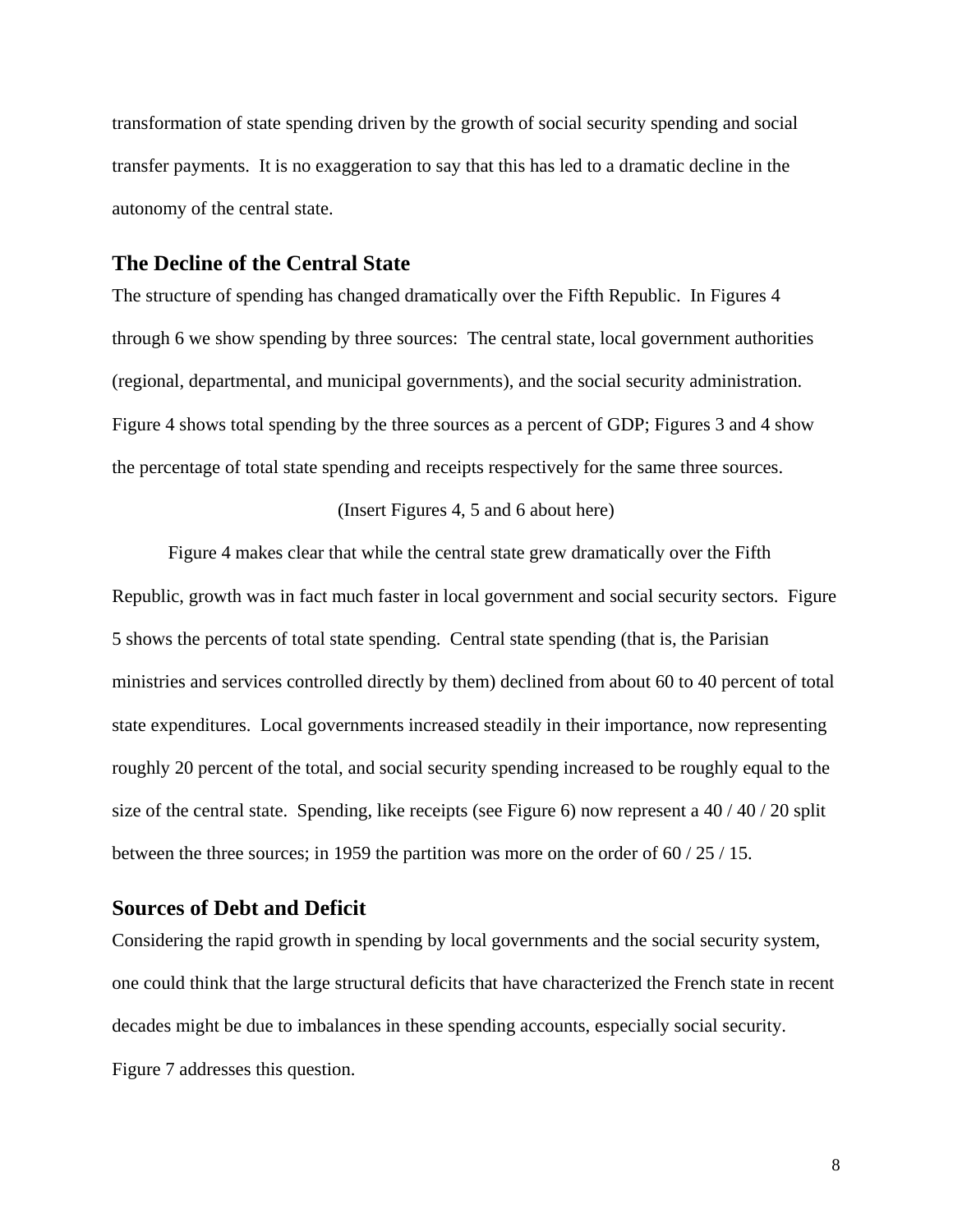#### (Insert Figure 7 about here)

Figure 7 shows that the public debt is largely a creation of the central state. Neither the social security accounts nor local governments account for more than a small proportion of the annual deficit. Local government administrations routinely accounted for a deficit on the order of 10 billion euros during the period before the decentralization reforms of the early 1980s. Since then, new financial resources (local taxes and vertical transfers from the state) have improved their collective financial situation substantially and they have slowly drifted between net surplus and deficit in recent years; in any case they have been within a narrow range around balanced budgets. The social security system generated regular surpluses during the 1960s and 1970s before declining substantially towards deficits on the order of 12 billion euros by the mid 1990s. Demographic trends, medical technologies, and other factors have put tremendous pressure on the system, but several reforms (e.g., the Balladur reform in 1993 and the *plan Juppé*  in 1995), increased taxes, and tightened conditions of eligibility for retirement have reversed the systematic trend towards increased deficits that were apparent during the 1980s and early 1990s. Since a constitutional revision of 22 February 1996, the French Parliament has general authority over the state of social security accounts and is authorized to discuss and modify the content of social security accounts by the creation of social security finance laws. Neither social security nor local government administration is responsible for a significant proportion of the French budget deficit. The figure makes clear that this is solely due to the budget of the central administration.

### **From Services to Transfer Payments**

Another aspect of the decline of the French state during the Fifth Republic is the growth, in relative terms, of direct transfer payments to individuals. Rather than being used to employ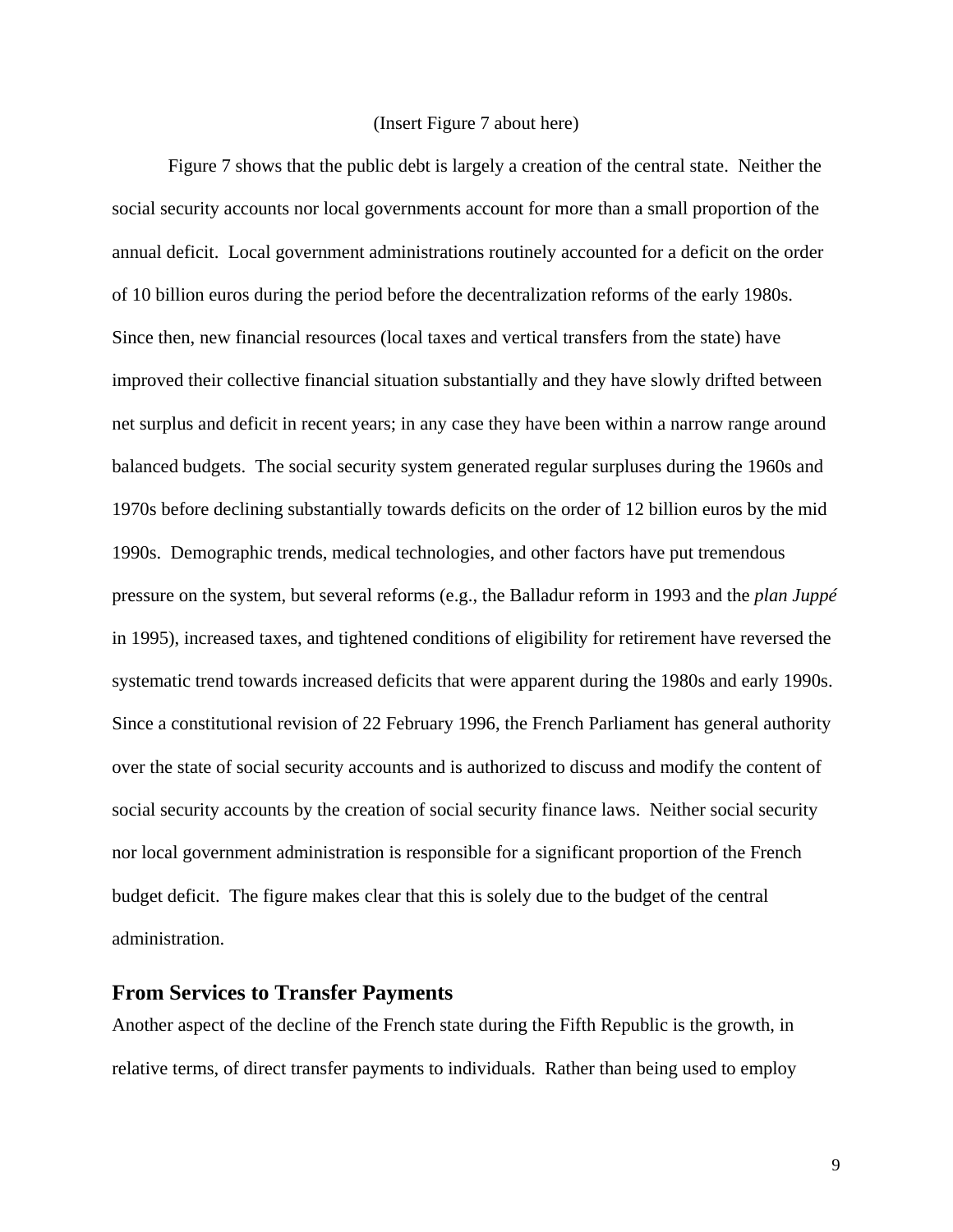officials in centralized state administrations, an increasing share of the budget is directly transferred to individuals. Figure 8 shows spending across four categories: operating expenses, transfer payments, capital, and interest.

#### (Insert Figure 8 about here)

Huge shifts in the structure of state spending occurred in 1978, and these effects continue today. Before that period, state spending was largely focused on direct operating expenditures, with capital investments (e.g., building new university campuses, highway construction, and other large infrastructure projects) reaching as high as 10 percent of the budget in the mid-1960s. Since 1978, direct expenditures have declined and capital spending has plummeted; spending on the debt has increased sharply and social transfer payments have become the largest single element in the budget.

#### **Shifting Tax Sources**

Figure 9 shows the changing structure of the French tax system across the Fifth Republic. Data show the five largest sources of tax receipts: Income tax, the Value-Added Tax (e.g., *la TVA*, implemented in 1954), other taxes on products (e.g., not included in the TVA), social security contributions by employers and employees (shown separately here because they follow different patterns over time), with all other miscellaneous tax sources combined into a sixth residual category. (This last category includes all taxes which individually never made up more than seven percent of the total; it includes property, payroll, capital, and import taxes as well as production receipts and miscellaneous social contributions.)

#### (Insert Figure 9 about here)

The structure of the French tax system has never been simple, as the state has never relied only on a single form of taxation. The figure shows how various taxes have risen and fallen,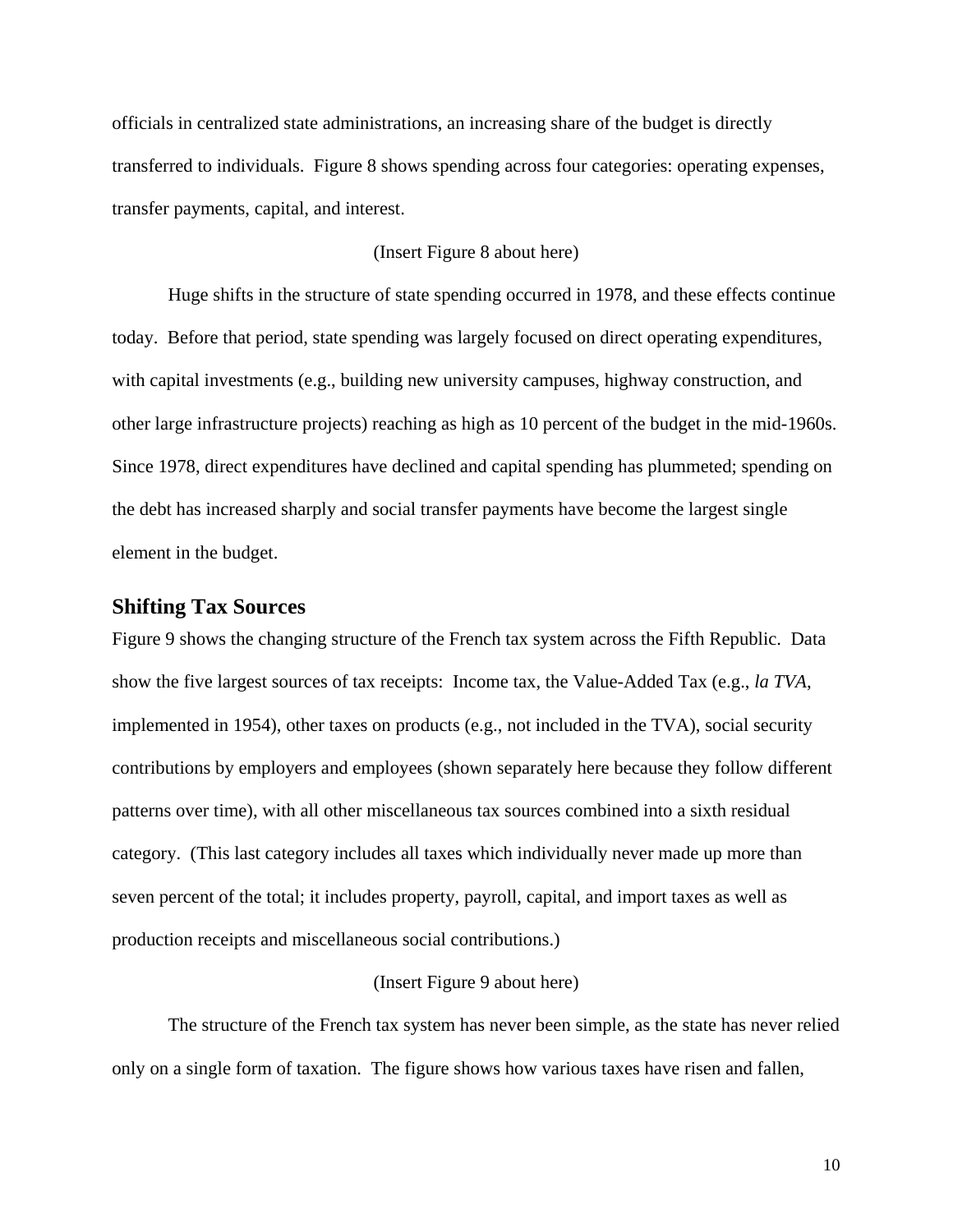sometimes substantially, over time as a share of the total tax burden. Income taxes, which consistently represented less than 15 percent of the total during the first decade of the Fifth Republic, increased slowly in importance until the late 1990s when they moved substantially; today they are close to 25 percent of total receipts. Social security payments by employers increased dramatically during the *trente glorieuses*, riding a wave of economic growth and were the single largest source of tax revenues by the mid 1970s. Since then they have declined in relative terms. Payments by employees increased when payments by employers were reduced, but these payments declined sharply at the same period as income taxes increased in the late 1990s. Sales and product taxes beyond the TVA were substantial in the first ten years of the Fifth Republic but have declined significantly since the mid 1960s. The TVA itself, which represented over 20 percent of total receipts in the late 1960s, has steadily if slowly eroded in relative importance but remains at nearly 15 percent of the total in 2006. Note that the figures we discuss here are aggregate receipts, not tax rates. Income tax receipts increased dramatically in the 1990s, for example, not because of a change in individual tax rates but because of a sharp decline in unemployment. With more people working, income tax receipts rose. The overall mix of tax revenues by source is an important indicator of fiscal policy, however, and Figure 9 shows how its large structures have evolved over time.

### **Conclusion**

Huge transformations have taken place in patterns of taxing and spending over the period of the Fifth Republic. When the new constitutional regime came into place and for the first decades of its operation, state spending grew dramatically as the economy expanded and the population grew. Governments regularly operated with a small annual surplus, the economy grew at an annual rate of more than five percent, and the state grew fast enough during this period that its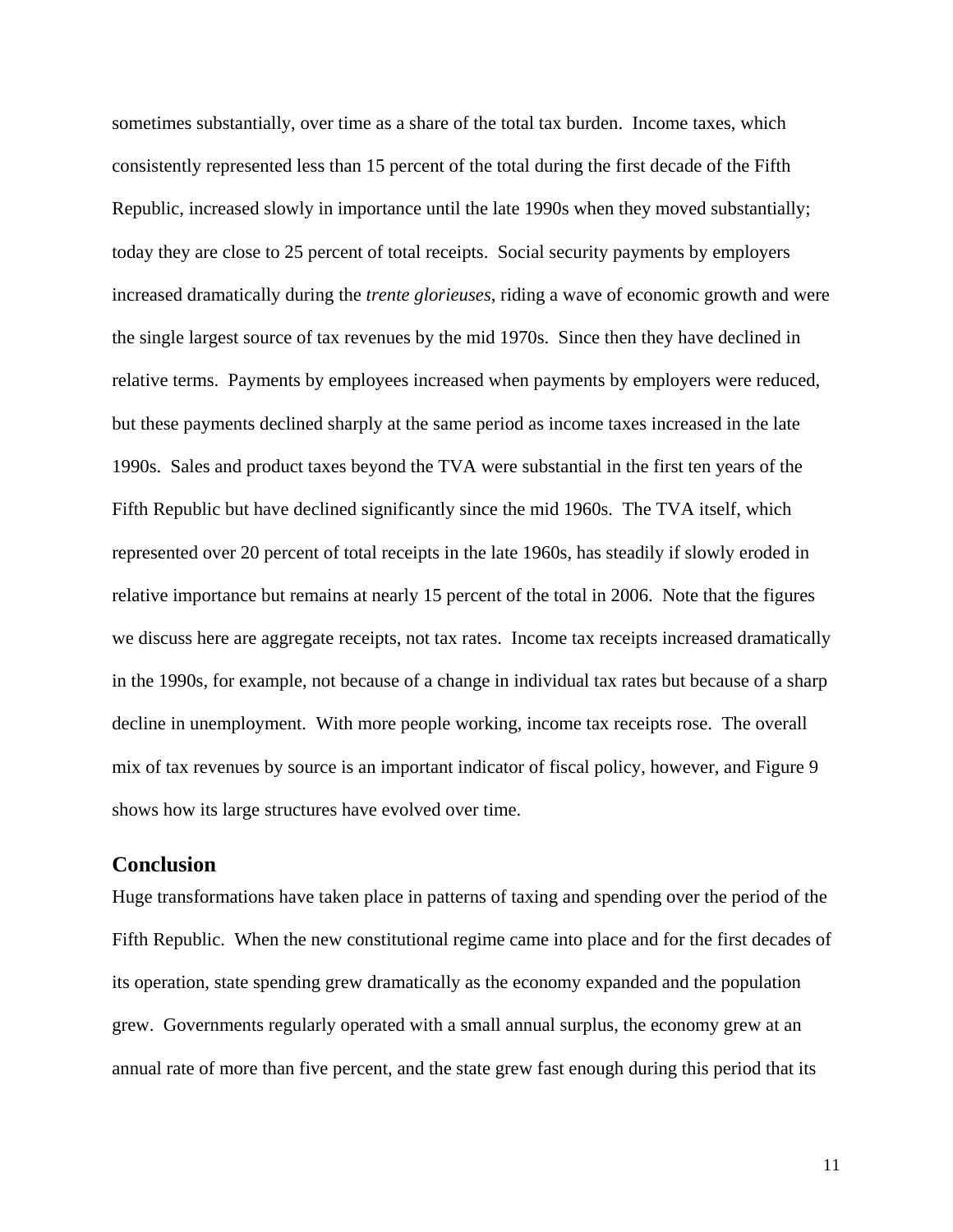share of GDP rose dramatically. The state became bigger as spending increased by a factor of more than six and the public sector expanded from approximately 30 percent of GDP to almost 60 percent. It also retained substantial autonomy. During periods of economic downturn, political leaders of the Right like those of the Left did not hesitate to spend in a counter-cyclical manner.

All this changed in the 1970s. We can point to three trends that have conspired to reduce the autonomy of the central state in France, producing a situation that might not be recognizable to those who governed France in the 1950s and 1960s. Further, none of these transformations that have reduced the autonomy of the state have any constitutional foundations. That is, the constitutional regime that Michel Debré and others has functioned as intended. Other trends, completely unrelated to constitutional design, have conspired, however, to reduce the power of the state. These are: 1) the rise of local authorities; 2) Europeanization; and 3) the functioning of the mature welfare state.

We saw in Figure 5 the declining proportion of public expenditures controlled by the central state. Spending by local authorities increased dramatically as a proportion of total public spending, as did social transfer payments through the social security program. Central state spending, once 60 percent of total public spending, was reduced to an equal footing with the social security program, about 40 percent of the total. Europeanization has strongly affected state economic planning as well, as EMU norms inhibit France from operating large annual budget deficits. While operating within a norm of public budget deficits no larger than 3 percent of GDP leaves considerable room for economic maneuver to French governments, in fact France had consistently been operating with this or higher levels of deficit spending for years, so in effect the European norms reduce the lee-way and the options of French economic planners.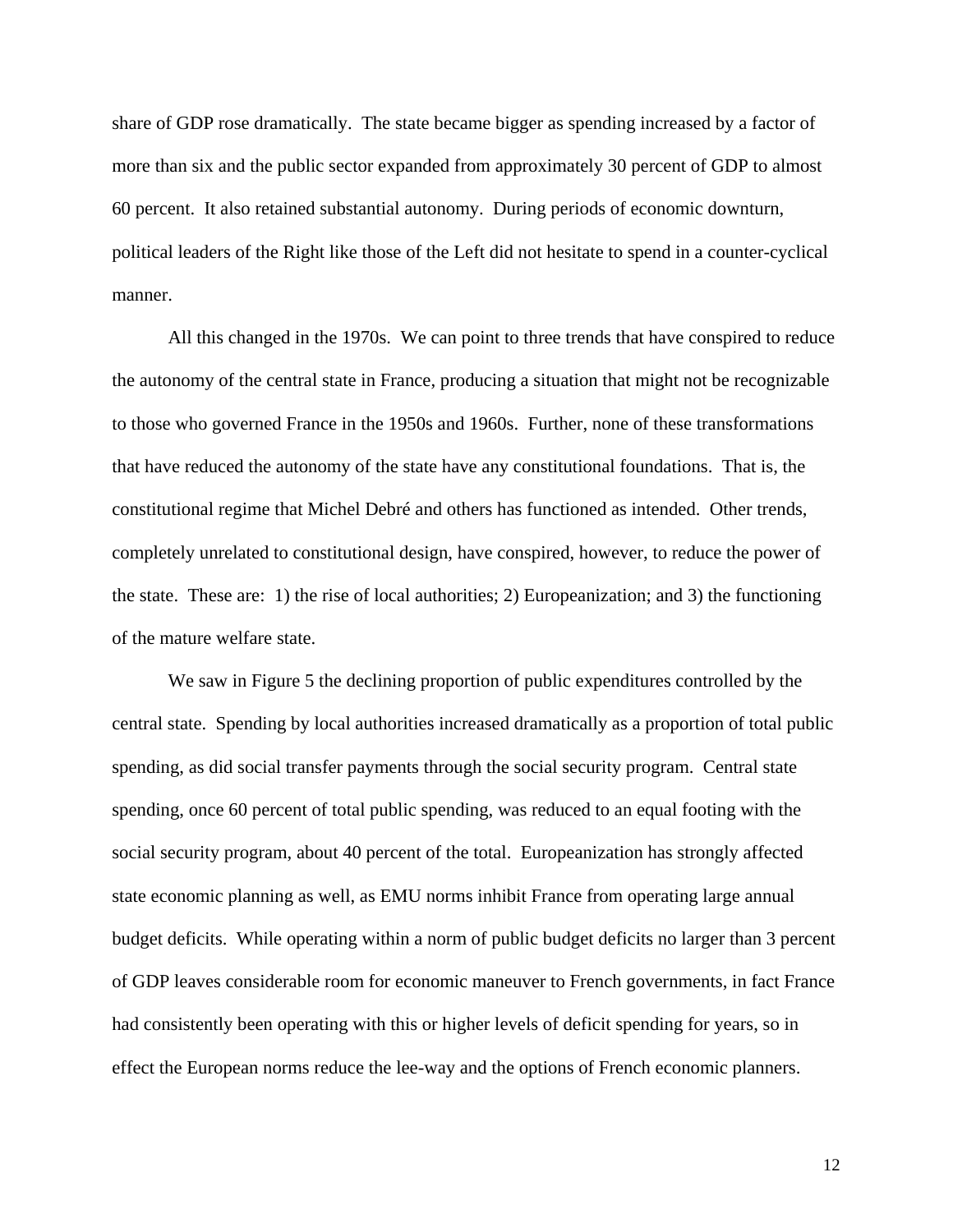This may be a good thing or a bad one, and leaders of the French state may find it sometimes in their advantage to point to the European strictures against certain fiscal policies. But, for good or ill, increased European oversight of domestic fiscal policies inevitably means reduced state autonomy. Some options are off the table. This was not the case back in 1968: in that year GDP declined to "only" 4.3 percent and the government responded with the largest deficit spending up to that point, -1.3 percent. In the following year GDP had grown to 8 percent and the deficit was replaced by a small surplus.

With a much greater proportion of public funds controlled by local authorities or in the social security system, and with reduced freedom to follow fiscal policies for fear of violating European norms, French leaders today operate with considerably less room for economic maneuver than was the case in the first decades of the Fifth Republic. While they may affect direct public spending by the state, they have little control over local government spending or the social security system. Further, since the largest share of public spending is direct transfers to individuals rather than operating expenses in government ministries, these programs are politically more difficult to revise. These changes are largely structural, have affected the system over the long term, and are relatively unrelated to questions of political ideology. That is, the arrival of a new government is rarely related to a structural break in the data series we have presented, including during those times when a governments of the Left is replaced by one of the Right. Rather than responding to short term political considerations, or to the decisions of autonomous state leaders, fiscal policy has evolved in the long term towards greater fragmentation of authority, with no turning back. Decentralization of political power was a major reform of the Mitterrand administration in the early 1980s and was given constitutional authority under the leadership of Prime Minister Raffarin in March 2003. Looking at the data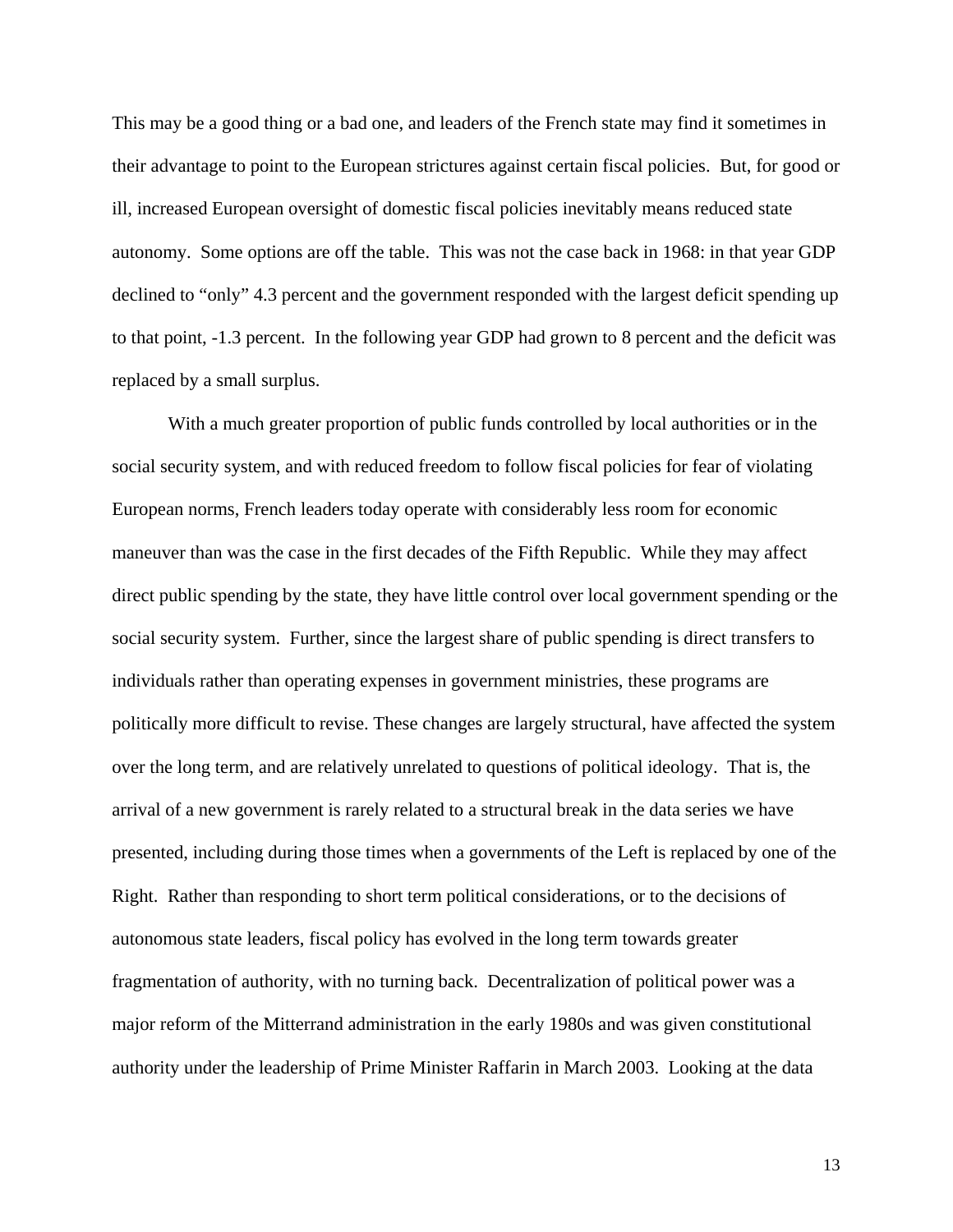presented in Figure 4 however, which show the amount of public spending by level of government, it is clear that fiscal decentralization has been a long term commitment of French governments since the beginning of the Fifth Republic, and has progressed steadily. Similarly, the growth of the social security system is a symptom of a mature welfare state. Transfer payments have surpassed public operating expenses to become the largest form of expenditure for public authorities of all kinds, as we saw in Figure 8.

The result of the changes we have documented here is that the French State has lost considerable autonomy. Rather than being the single most important actor, by far, and regularly intervening forcefully in the economy, central authorities are now one of several important players. Others are local political leaders, European officials, and the administrators (and Members of Parliament) who oversee the social security system. Further, and perhaps more importantly, those funds that the state does spend are more likely to be transferred directly to individuals in the forms of pensions, unemployment payments, housing subsidies and other direct payments than they are to support the functioning of public agencies under the direct control of the government of the day. Michel Debré may be turning in his grave. And yet these transformations have little to do with the constitutional design he put in place. Rather, they provide powerful testimony to the idea that institutional design is only part of the picture. For fiscal policy, the Fifth Republic has seen huge transformations that have little if anything to do with the constitutional structure.

What are the long-run trends that have led the state to devolve power to a greater number of authorities? The key is government complexity and an accompanying trend towards entropy. Entropy is the idea that power will be spread increasingly among a greater range of relatively autonomous actors, and in France the evidence we have presented shows clearly these trends. In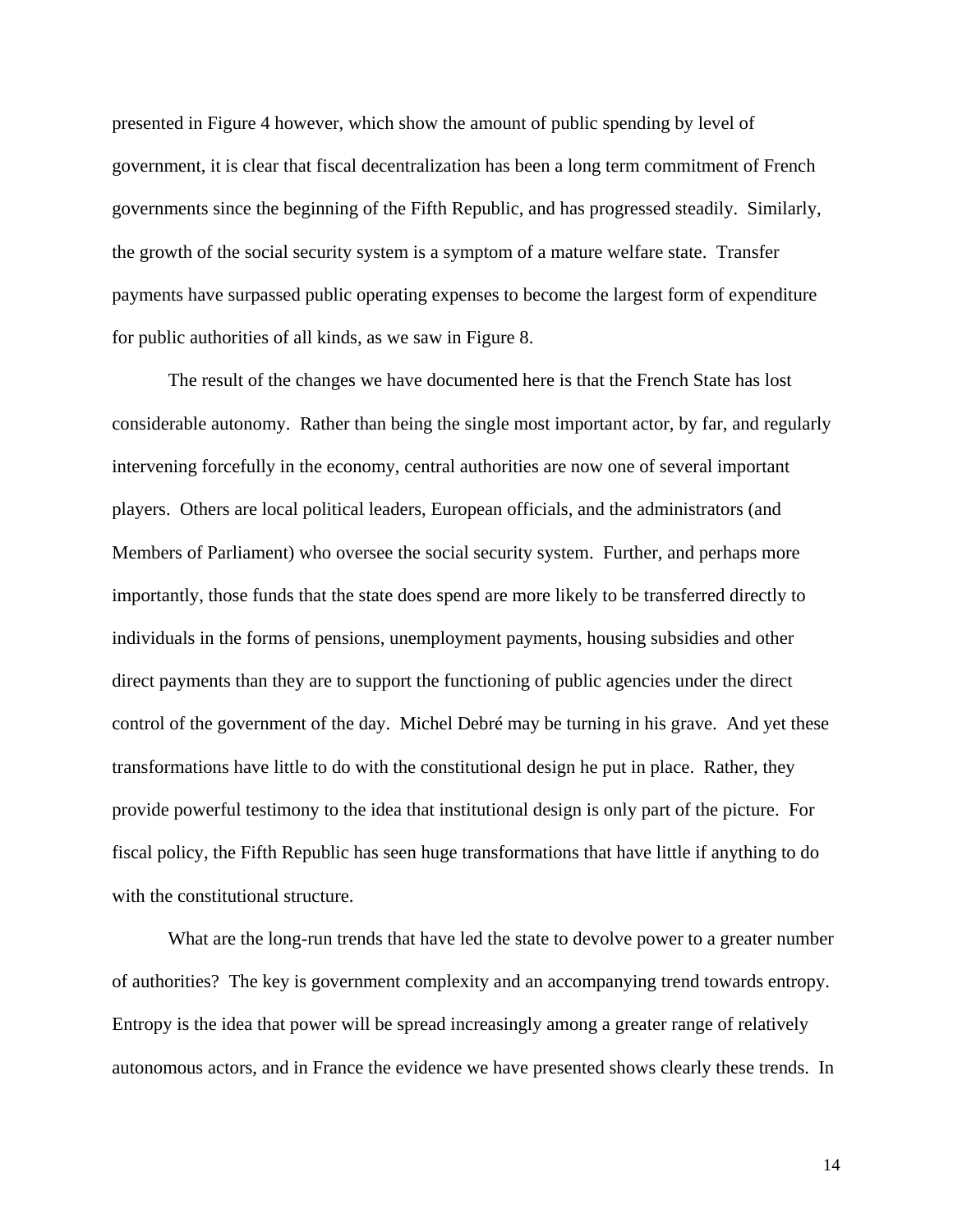response to greater social demands and the ever increasing complexity of social problems, autonomy for response to these questions is devolved to specialized agencies, or to local governments thought to be better able to respond to the particular nature of the issue in their own communities. We have looked at a macro-level in this paper, focusing just on three sets of public actors: the central state, local governments, and social security. But we can see similar trends in the creation of specialized bodies (of which there are approximately 800 now at the central level, with more related to local governments, and still others attached to the social security system); all these things point in the same direction, the creation of a network structure rather than a single authority at the top. These trends have been consistent over 48 years of French fiscal history.

Entropy in the structure of government spending in France fits into a larger theme of Europeanization and the growth of multi-level governance. Increasingly, scholars throughout Europe have focused attention on the growth of complex relations among local governments, regional authorities, national governments and the European Union. While we have approached the question in a different way, focusing just on the French case, our findings fit nicely into this larger perspective. Policymaking and government leadership within a structure of multi-level governance is about networks of communication, shifting responses, and the evolution and dynamics of power structures. Leadership within Michel Debré's vision of the operation of the Fifth Republic was more related to constitutional authority and included both hierarchical control within the state as well as economic *dirigisme* more broadly. This is particularly ironic as the size of the French state is actually larger now than at previous times in history. Why would the autonomy of the state decline even while its size increases? The answer is the entropy associated with the creation of new specialized bodies, Europeanization, and decentralization, all important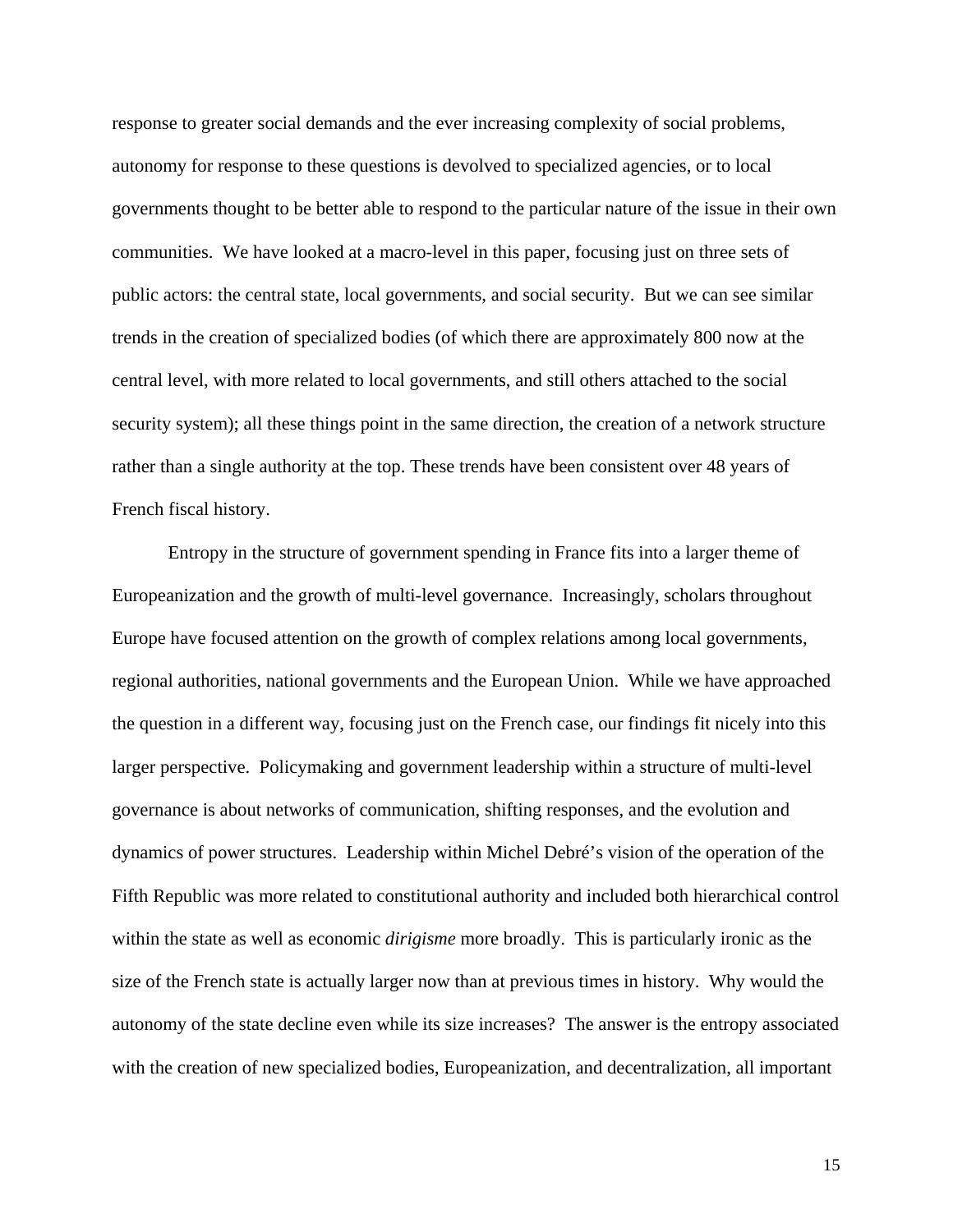factors of the new French political system and all constantly changing even while the constitutional structure of the Fifth Republic has remained the same.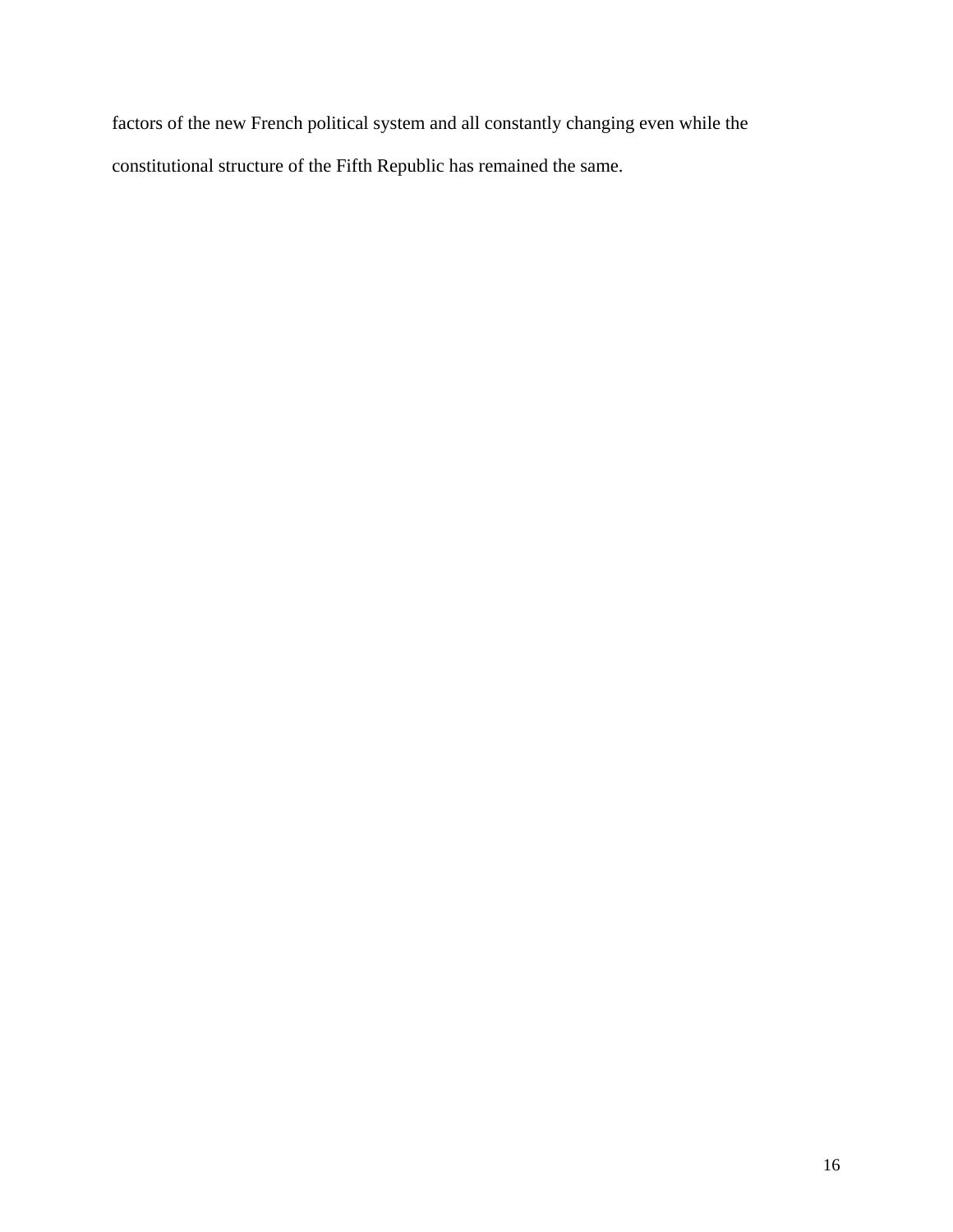#### **Sources:**

 $\overline{a}$ 

Data reported in this paper come from the French Census (*Institut National de la Statistique et des Etudes Economiques*, INSEE). INSEE has compiled time-series for national accounts between 1959 and 2006. Data were initially expressed in current euros. We have used a consumer price deflator for the same period to present all data in constant 2000 euros. Data are available from the INSEE web site at:

http://www.insee.fr/fr/indicateur/cnat\_annu/base\_2000/finances\_publiques/depenses\_recettes.ht m.

We used two different files: detailed public accounts (following the 1995 European System of Accounts presentation) and summarized accounts of spending and receipts. We have focused on three categories of public administration: Central public administration (State + related bodies), local public administration (local authorities + local bodies), social security administration (Social Security + related bodies). Related bodies are organizations with separate legal identities created by a public authority for a specific purpose. Examples of bodies related to the state at the central level are such things as the national libraries, the National Scientific Research Center (CNRS), National Geographic Institute, National Agency for Employment, public hospitals, nursery schools, regional committees of agriculture, regional committees of economic affairs, and high schools. Overall, there are some 800 organizations related to the central state.<sup>2</sup>

The first INSEE series yields simplified public accounts for the 1978-2006 period for the three levels of government as indicated above. As we investigated the evolution of both public

 $2^{2}$  The comprehensive list of such bodies is available on this weblink : http://www.insee.fr/fr/indicateur/cnat\_annu/base\_2000/secteurs\_inst/ex/ODAC\_simple.pdf, http://www.insee.fr/fr/indicateur/cnat\_annu/base\_2000/secteurs\_inst/ex/ASSO\_simple.pdf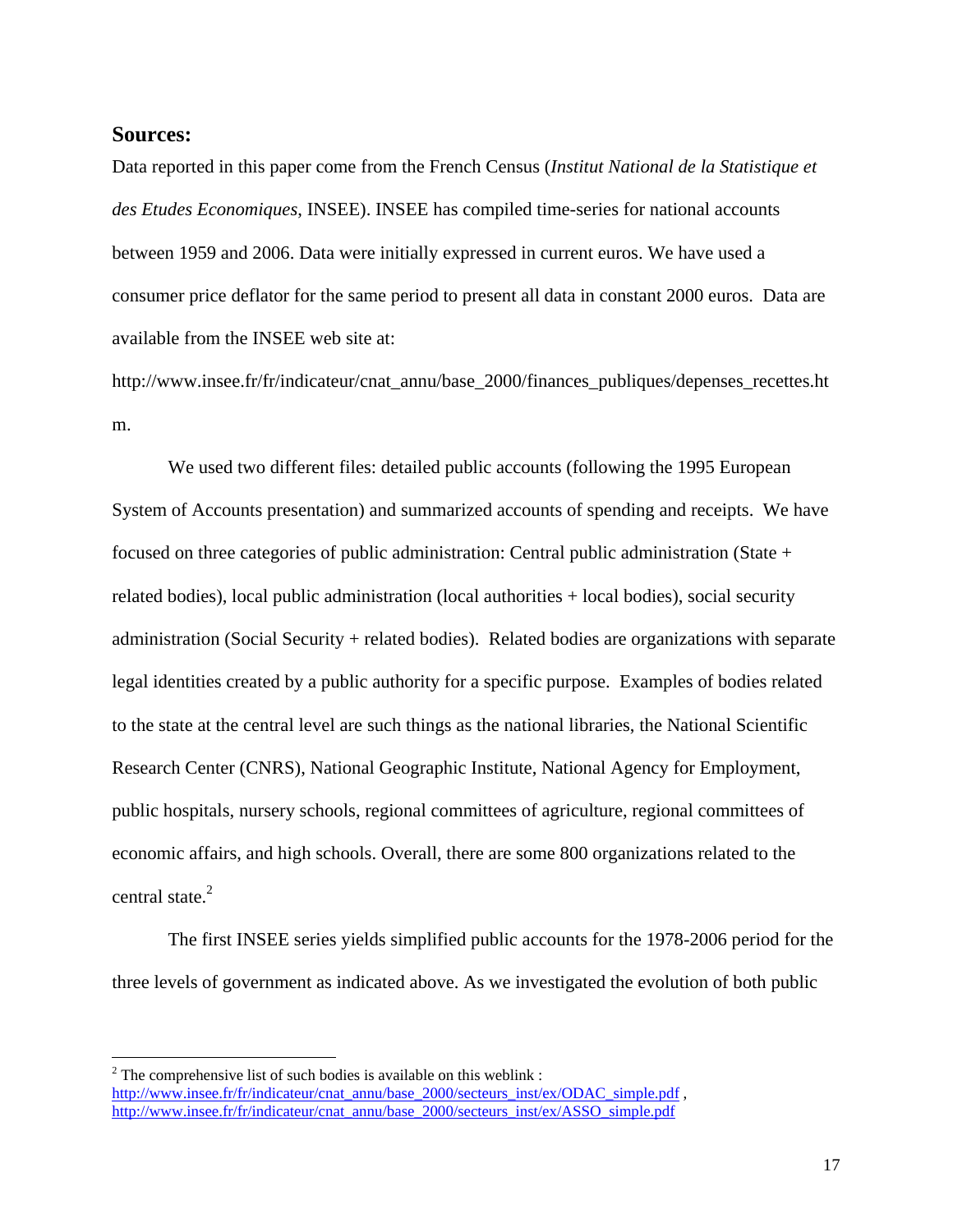spending and revenue during the Fifth Republic, we had to calculate the amounts of some categories of spending, and we did so by respecting the following equalities:

Revenue = Production revenue (including subsidies for production) + Property revenue (including interest) + Tax and social security contributions (including Tax on production and importations + Tax on income and property + Social security contributions of employees and employers) + Transfers.

Expenditures  $=$  Operating Expenditures (including intermediate consumption  $+$  Payroll  $+$ Tax on production) + Interest + Transfers (including social transfers + in-kind social transfers + subsidies + transfers between public administrations) + Gross Formation of Fixed Capital.

This method allowed us to establish comprehensive series for the entire period, except for two kinds of information. Firstly, we do not have the level of current received transfers between public administrations for the period of 1959 to 1977 because these data were reported in a consolidated manner for the entire period. As a consequence, we underestimate the level of receipts from 1959 to 1977 by relatively small (but unknown) amounts. Second, we have estimated the balance of these transfer payments (that is, the difference between transfer payments received and transfer payments made) by interpolating backward in time from values available for 1978 to 2006. These missing values for transfers all concern only those transfers between the three main entities of interest: central state (and related bodies), local administrations (and related bodies), and social security (and related bodies).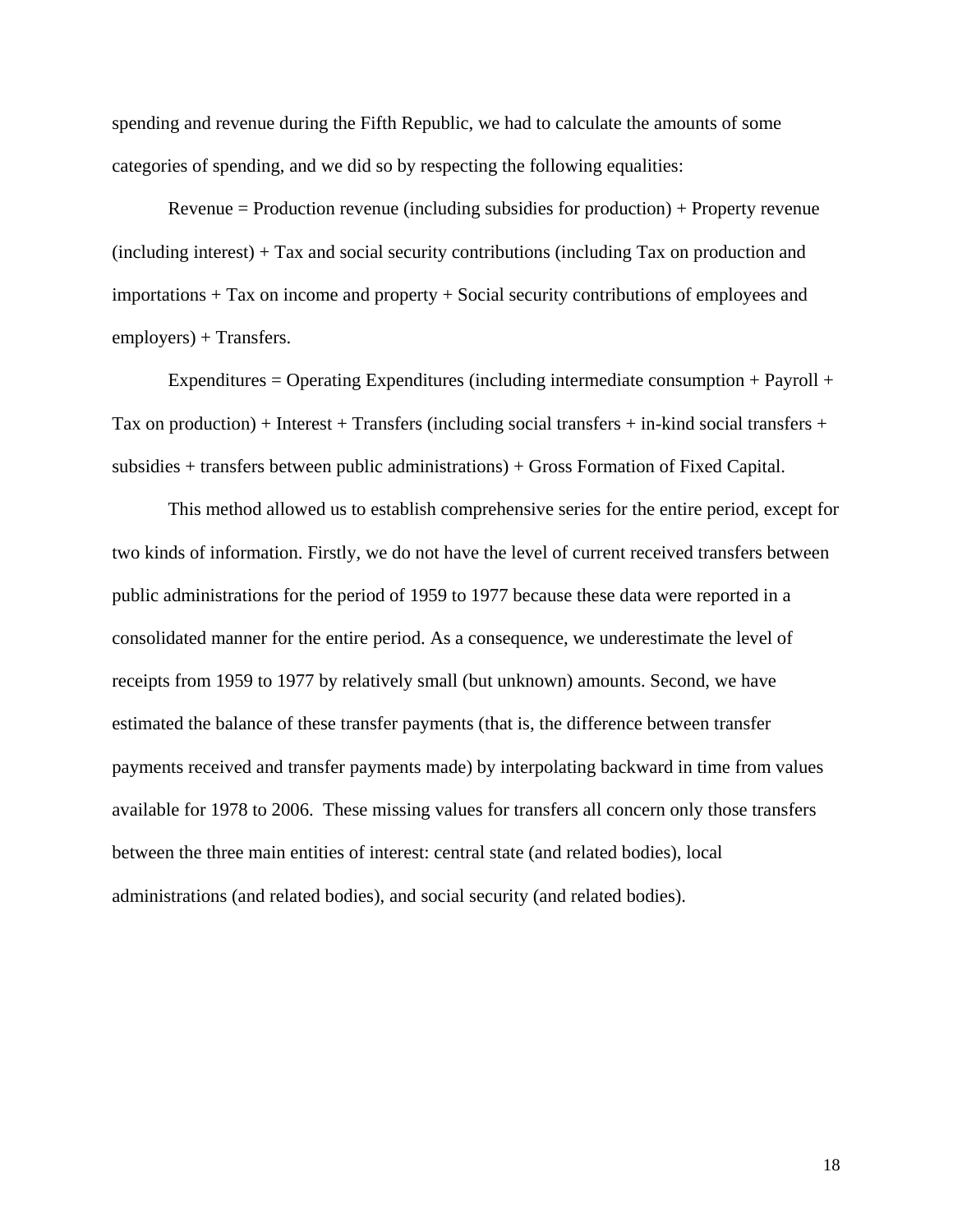# **Annotated Bibliography on Public Finance in France**

Adam François, Olivier Ferrand and Rémy Rioux. 2003. *Finances publiques.* Paris: Presses de Sciences Po.

The authors, former students of the Ecole Nationale d'Administration and current civil servants at the Cour des Comptes and lecturer at Sciences-Po Paris, present an academic view of public finance for students in political science, public law and public administration. The second edition of this textbook is a useful source to understand public finance of the central State, local governments, social security administration. A section is dedicated to European integration and associated regulations for public administration bodies. Nevertheless, the presentation is definitively public law oriented.

Baumgartner Frank R., Martial Foucault and Abel François. 2006. "Punctuated Equilibrium in French Budgeting Processes". *Journal of European Public Policy* 13(6): 1986-1103.

The authors, professors at Penn State University, University of Montreal and University of Strasbourg, use data on French budgeting to test models of friction, incrementalism and punctuated equilibrium. Data include the overall state budget since 1820; ministerial budgets for seven ministries since 1868; and a more complete ministerial series covering ten ministries since 1947. This paper provides a theoretical framework in public policy by which French public finance can be understood, and they demonstrate that France is similar to other countries where similar findings have previously been found in the literature in spite of differences in institutional design.

Baslé Maurice. 2004. *Le budget de l'Etat*, La Découverte « Repères » n°33.

The author, full professor in economics at the University of Rennes, has updated his 20 years old first version of this "classic" book. The description of the organization of the State is connected with the associated expenditures and provides useful documentation on the presentation of budgets according to the public accountability format. The new system of public finance laws (LOLF) is discussed but remains a technical debate here. Many theoretical arguments around public finance are developed and ease the understanding of the goals of a budgetary policy. In this version, budgetary data are mainly derived from the 2004 and 2005 budget. No historical insight is provided.

Delorme Robert and Christine André. 1983. *L'État et l'Economie, essai d'explication de l'évolution des dépenses publiques en France*. Paris: Seuil.

This book describes the evolution of French public finance between 1870 and 1980. The authors highlight the growth of the State according to the rise of economic activity. The book contains an outstanding source of historical economic facts. The authors deal with public spending, taxes and budgetary control. They use data from the INSEE time-series and collect economic data from the French Ministry of Finance.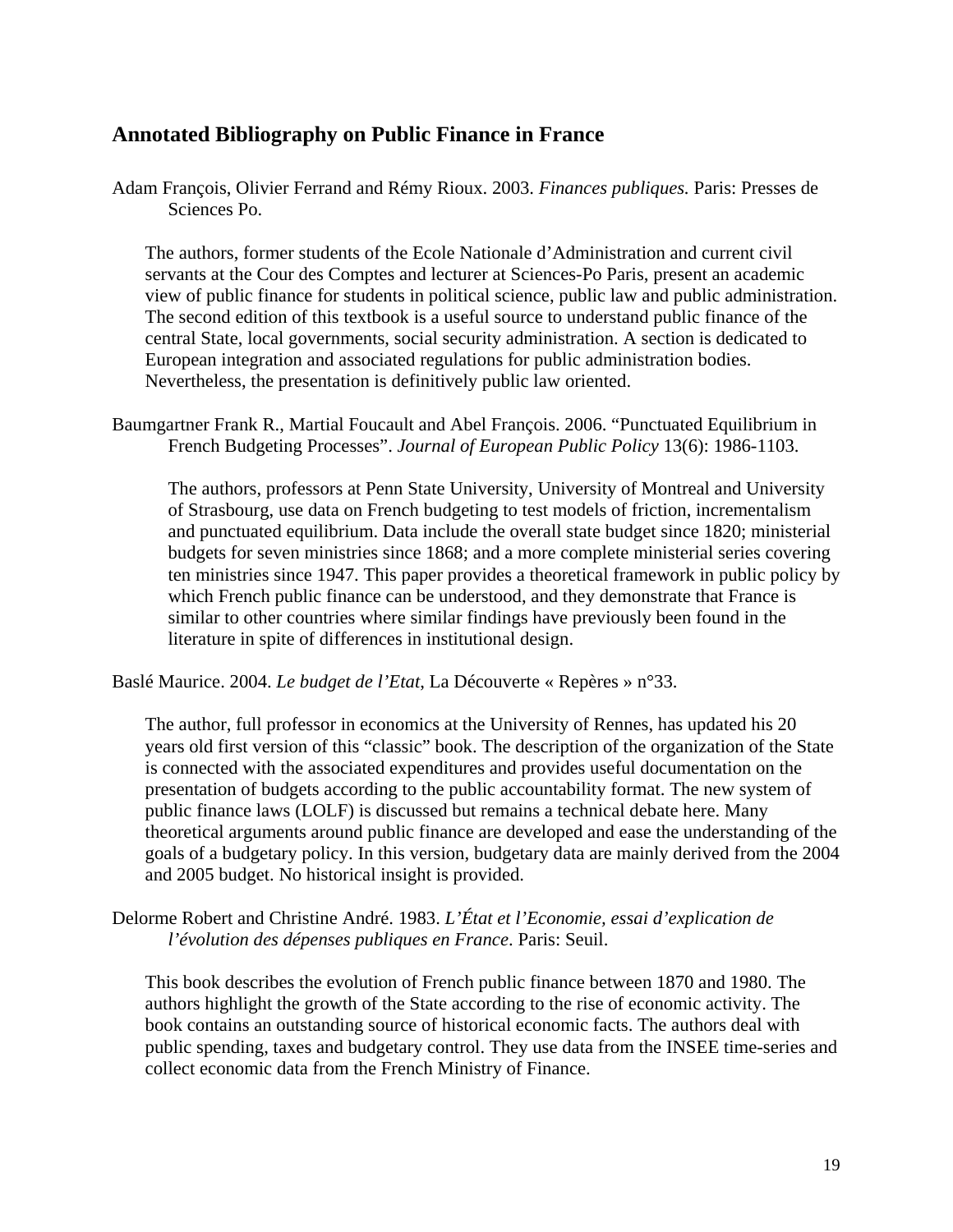Delorme Robert and Christine André. 1978. "L'évolution séculaire des dépenses publiques en France." *Annales* 33 (2): 255-278.

This article is derived from the book of the same authors published five years later. In this article, the authors point out the evolution of public spending for the last century.

Leroy Marc. 2007. *Sociologie des finances publiques*. Paris : La Découverte, n°481.

The author, professor of sociology at the University of Reims, has produced a very interesting short book on public finance from a sociology point of view. A recall of sociology theories on the fiscal decision and the rise of welfare State is the added-value of this textbook. Moreover the author has indicated a comprehensive list of detailed references.

J. Méreaud. 1995. *La dépense publique en France, évolution sur trente ans et comparaisons internationales.* Rapport du Conseil Economique et Social.

Monnier Jean-Marie. 1998. *Les prélèvements obligatoires*, Paris: Economica.

OECD. 2006. Revenue Statistics 1965-2005. Paris: OECD.

This annual publication of OCED provides an overview of public receipts for comparison. All data are presented according to the level of public administration (unitary state vs. federal state) and the nature of receipts. This document is absolutely useful to deal with empirical issues on tax side. Nevertheless there is no theoretical discussion on the causes of such evolutions.

Sine Alexandre. 2006. *L'ordre budgétaire. Economie politique des dépenses de l'Etat*. Paris: Economica.

The author, former student at the Ecole Normale Supérieure and current civil cervant at the Ministry of Economy, has dedicated his PhD thesis to focus on the political determinants of the French fiscal policy. Based on an empirical study between 1975 and 2000, the author demonstrates that budgetary and tax choices are sensitive to political considerations. He sustains that French budgets for this period are incremental without testing another theory such as the punctuated equilibrium. This book is greatly recommended for people interested with the interactions between politics and fiscal policy.

- Théret Bruno. 1995. "Régulation du déficit budgétaire et croissance des dépenses de l'Etat en France de 1815 à 1939". *Revue Economique* 46(1): 57–90.
- *Revue Française de Finances Publiques*. 2002. numéro 77. (numéro spécial sur la dépense publique)
- Revue Française de Finances Publiques. 2007. numéro 97. (numéro spécial sur La LOLF et la Vème République).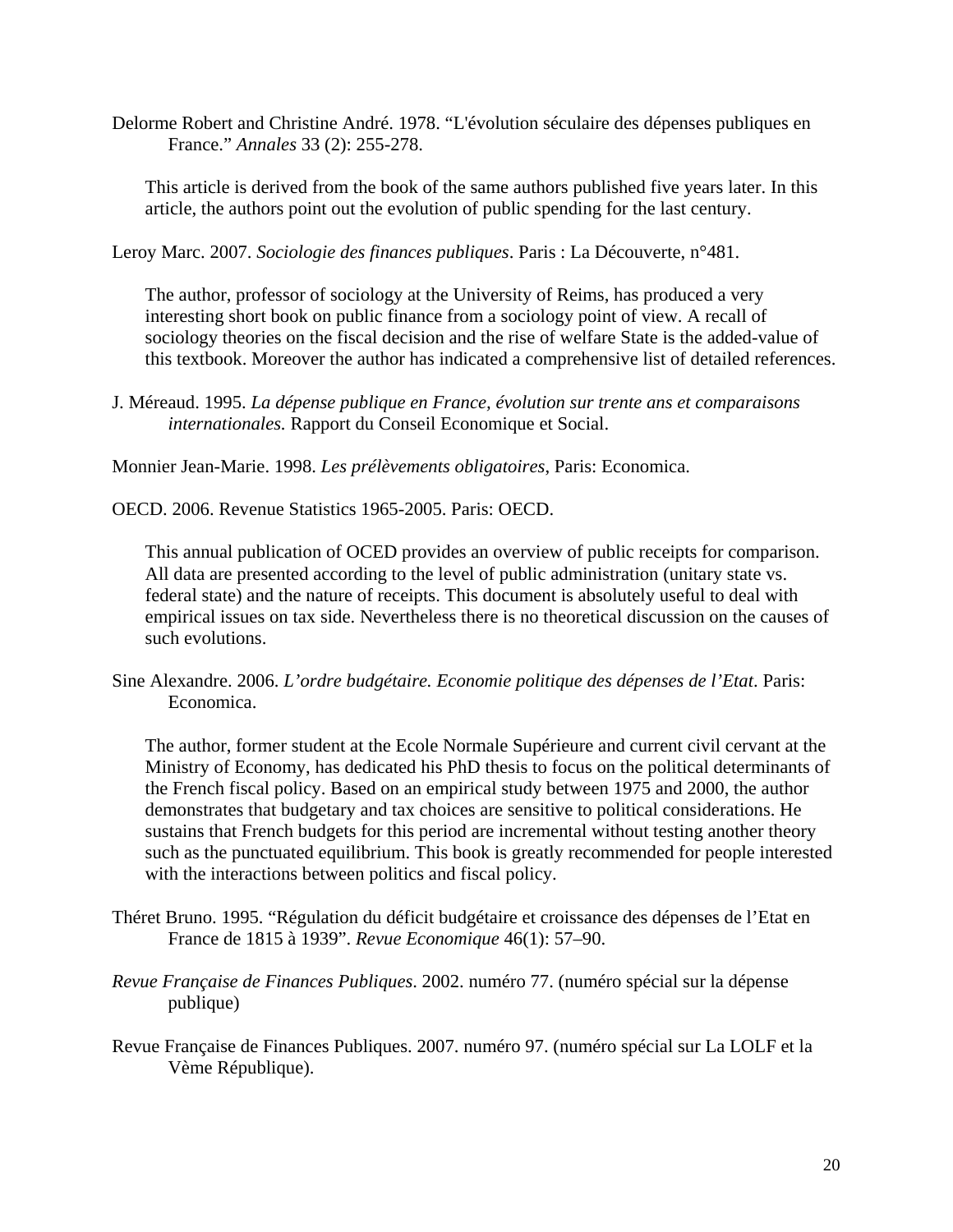- Fonvielle Louis .1976. "Evolution et croissance de l'Etat français: 1815-1969". Cahiers del'ISMEA, Tome X, 9-10-11-12.
- Collectif (2005), Budget de l'Etat et finances publiques, *Cahiers français* n° 329, La documentation française

This special issue of *Les Cahiers Français* is very useful to start. It gathers articles from academic researchers in public finance who focus on three main issues: the budgetary reform, the economic policy of the State and the evolution of public finance after the second world war. We suggest to read it in priority since firstly it is an introduction to many debates on French public finance and secondly it offers some useful references for more readings.

Arkwright E. (et alii). 2007. *Economie politique de la LOLF*. Rapport du CAE, Paris : La documentation française.

Discusses overall tax rates, government efficiency and the possibility of supporting lower tax rates through increased efficiency in the delivery of public services.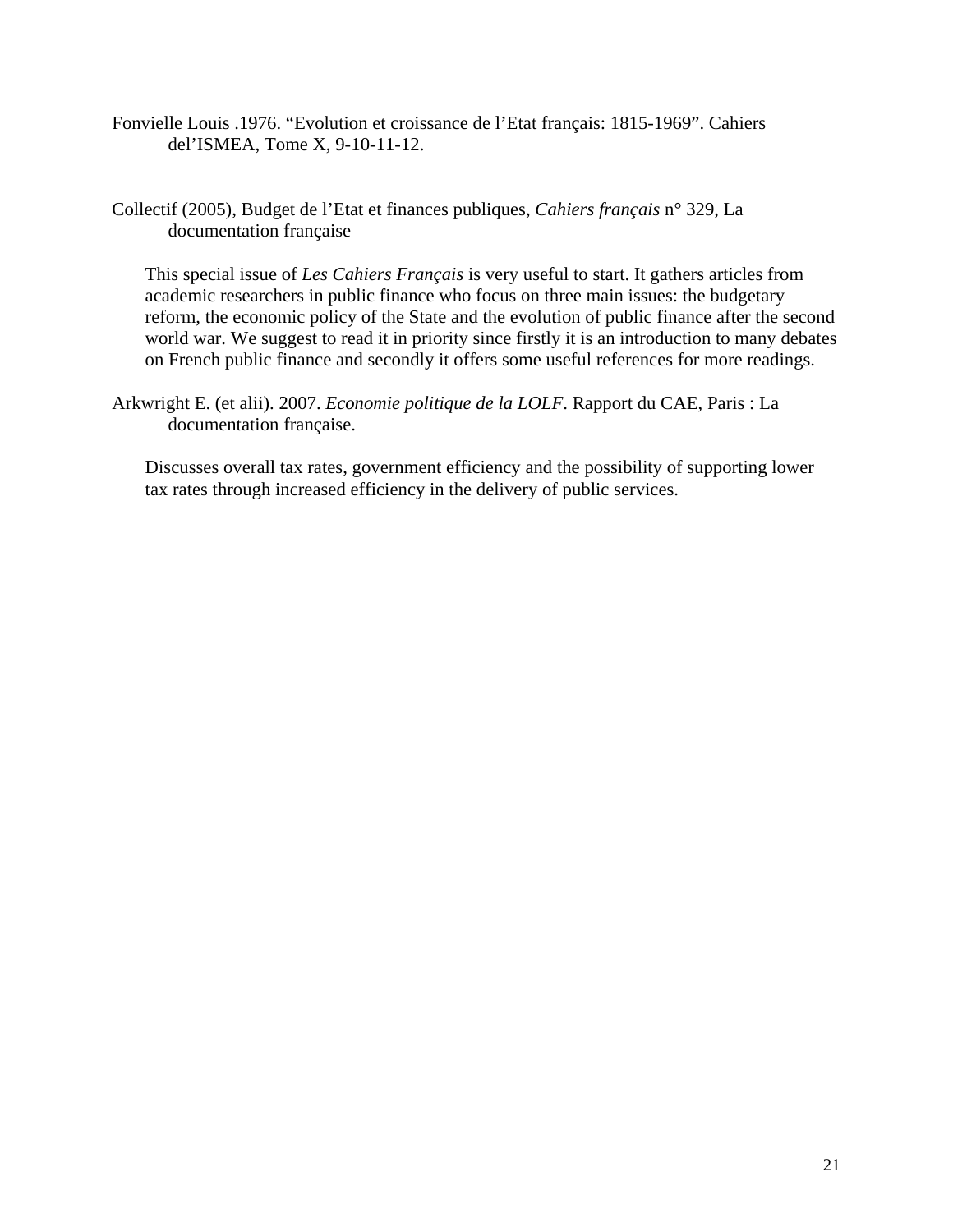

Figure 1. French Government Spending and Receipts, 1959-2006.

The figure shows spending and receipts in billions of constant 2000 Euros (left scale) and spending and net public taxes as a percentage of Gross Domestic Product (right scale). Data include central public administration, local government, and social security. Net public taxes are tax receipts minus transfer payments among public authorities and are the best indicator of the overall tax burden.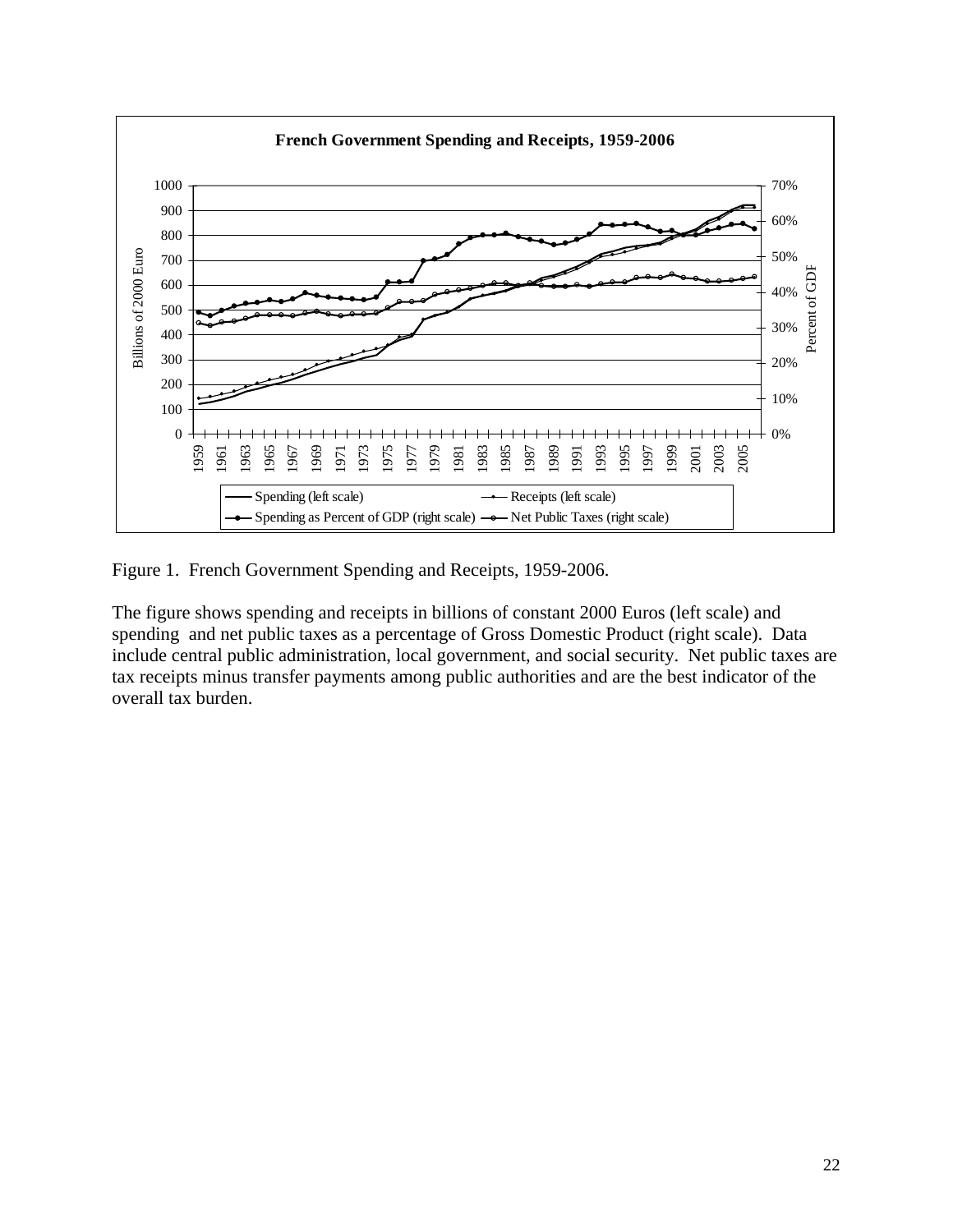

Figure 2. Annual rate of change in government spending and GDP, 1959-2006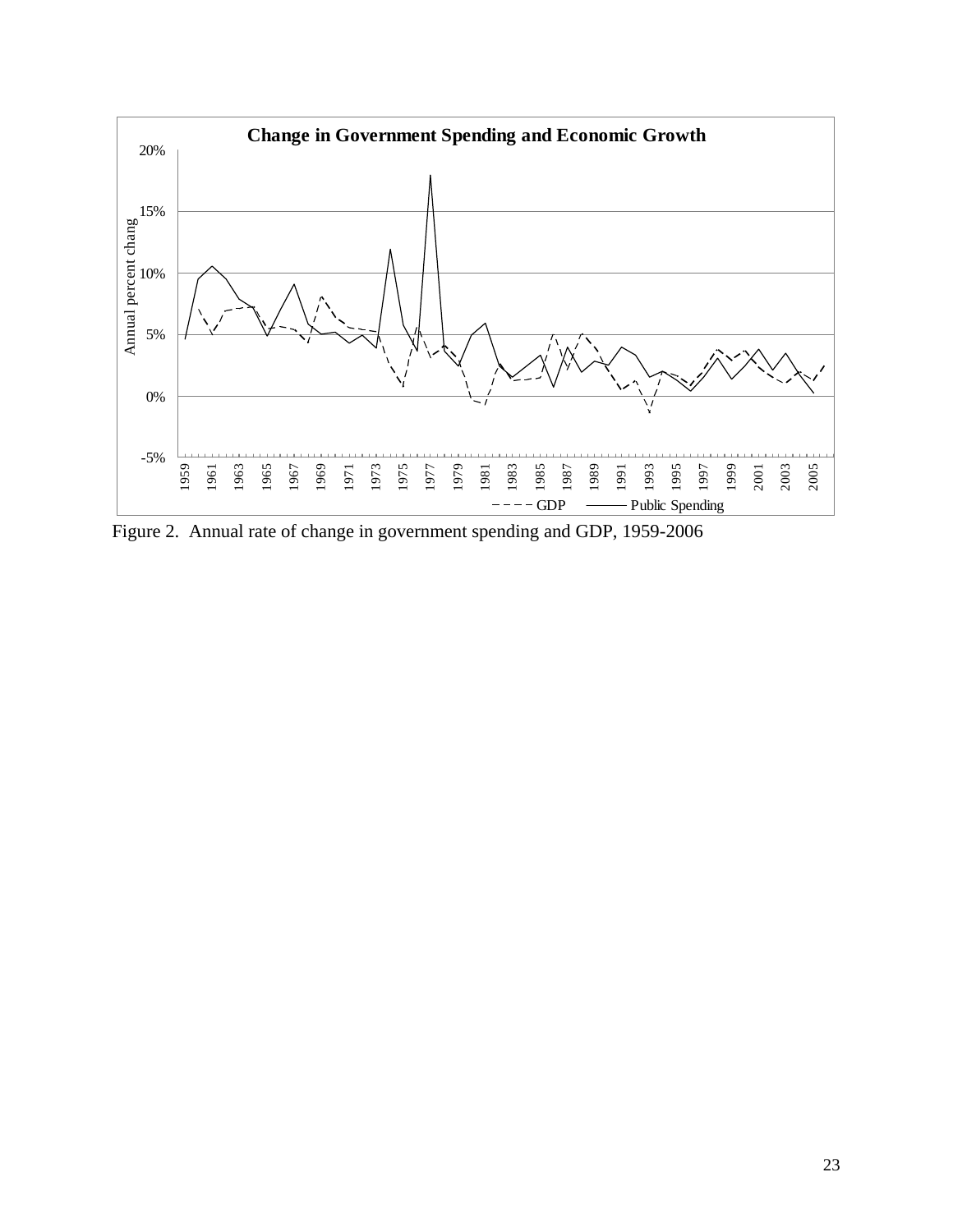

Figure 3. The annual public deficit and total debt, 1959-2006

The figure shows the annual deficit (left scale) with the total accumulated debt (right scale; data not available before 1978). Figures are expressed as percentages of GDP.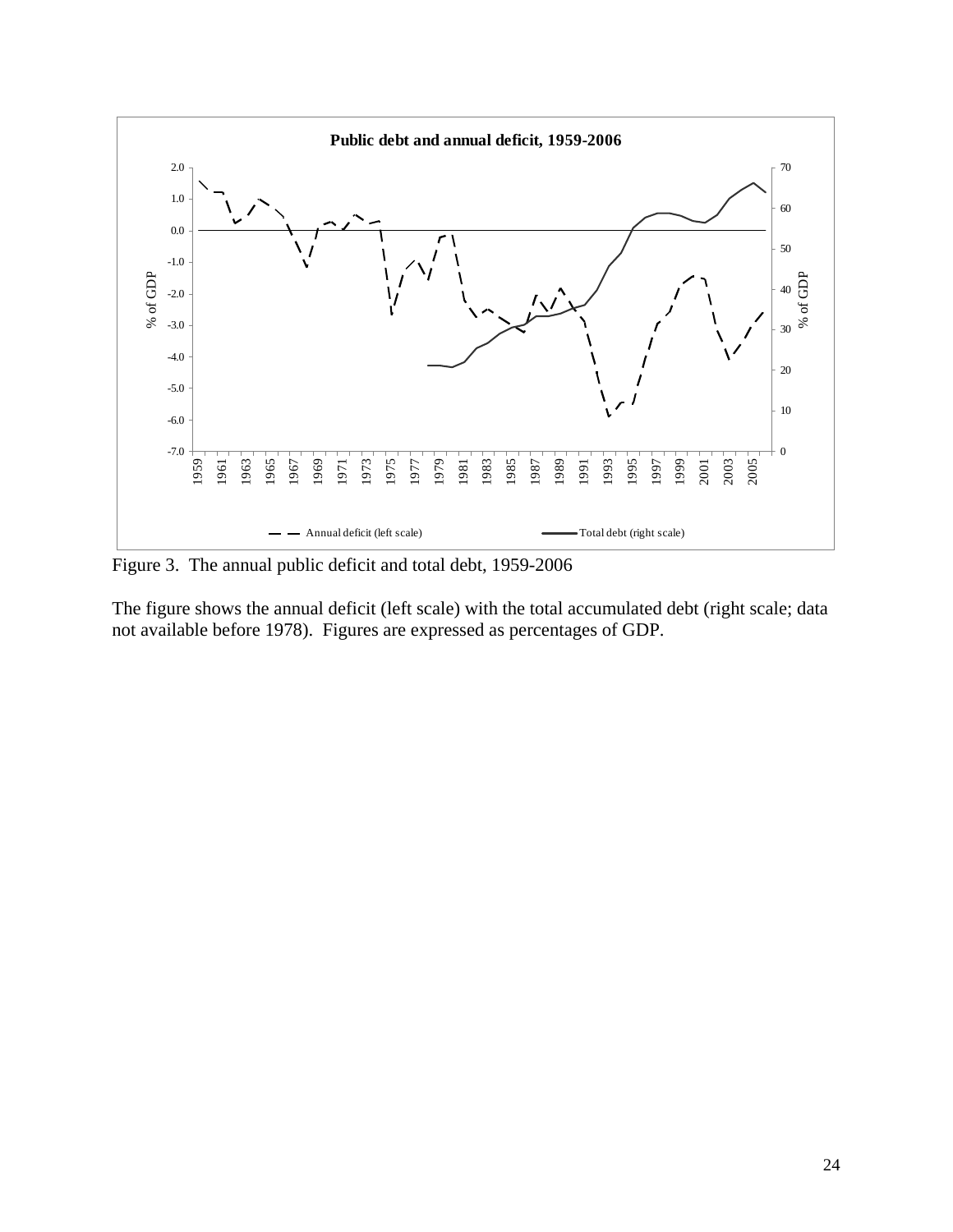

Figure 4. Government Spending as Percentage of GDP, 1959-2006.

The figure shows levels of spending by local governments, social security, and the central state as percentages of Gross Domestic Product.3

 $\overline{a}$ 

 Total spending differs from the sum of the three subtotals (shown here) by small amounts (average:  $-1.7\%$ , minimum: -5.4%, maximum: 2.5% because of transfers and changes in budgetary accounting rules; the numbers were slightly positive before 1978 and slightly negative after that date when budgetary accounting rules changed.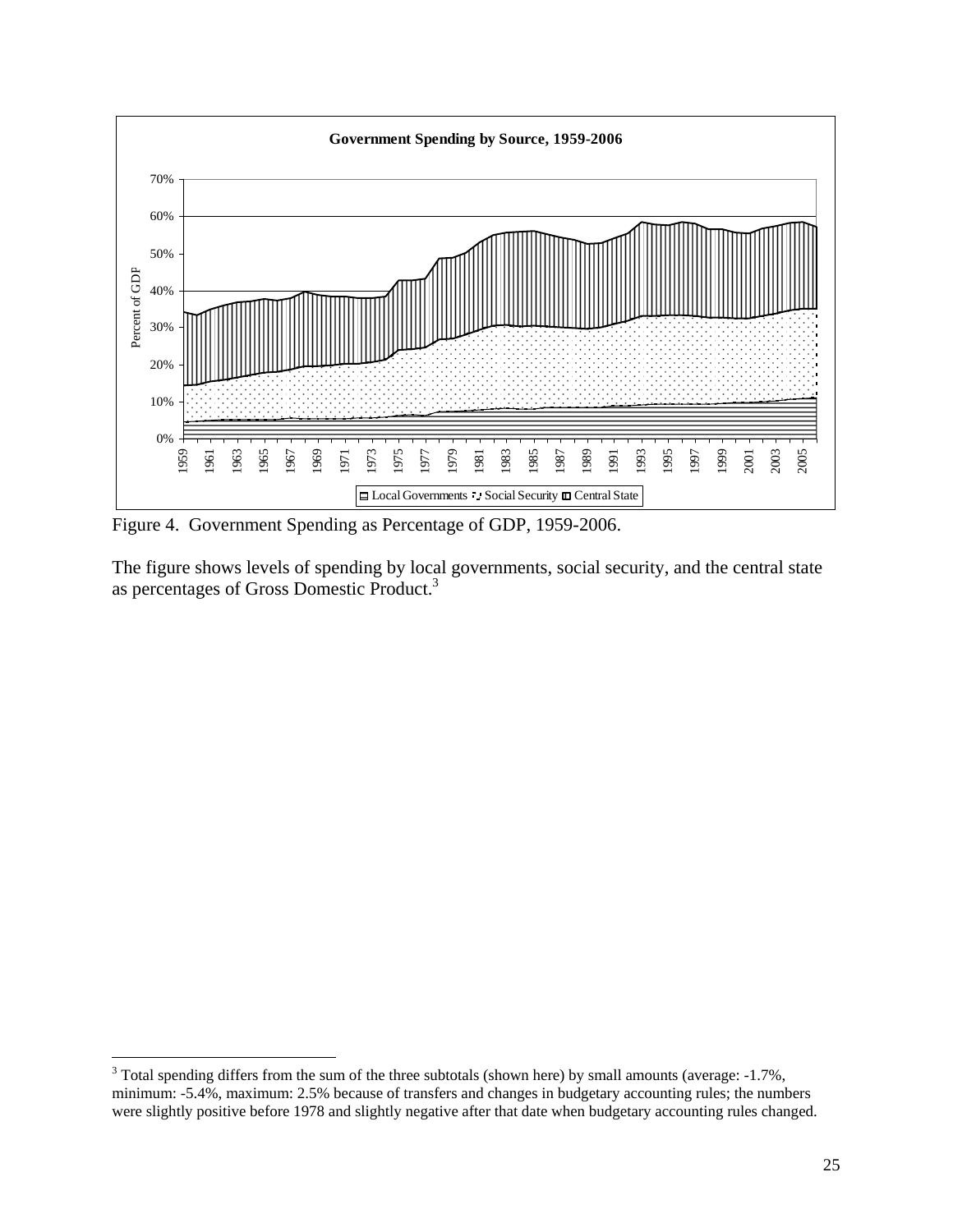

Figure 5. The Declining Role of the State.

The figure shows the percentage of total government spending by the central state, local governments, and social security.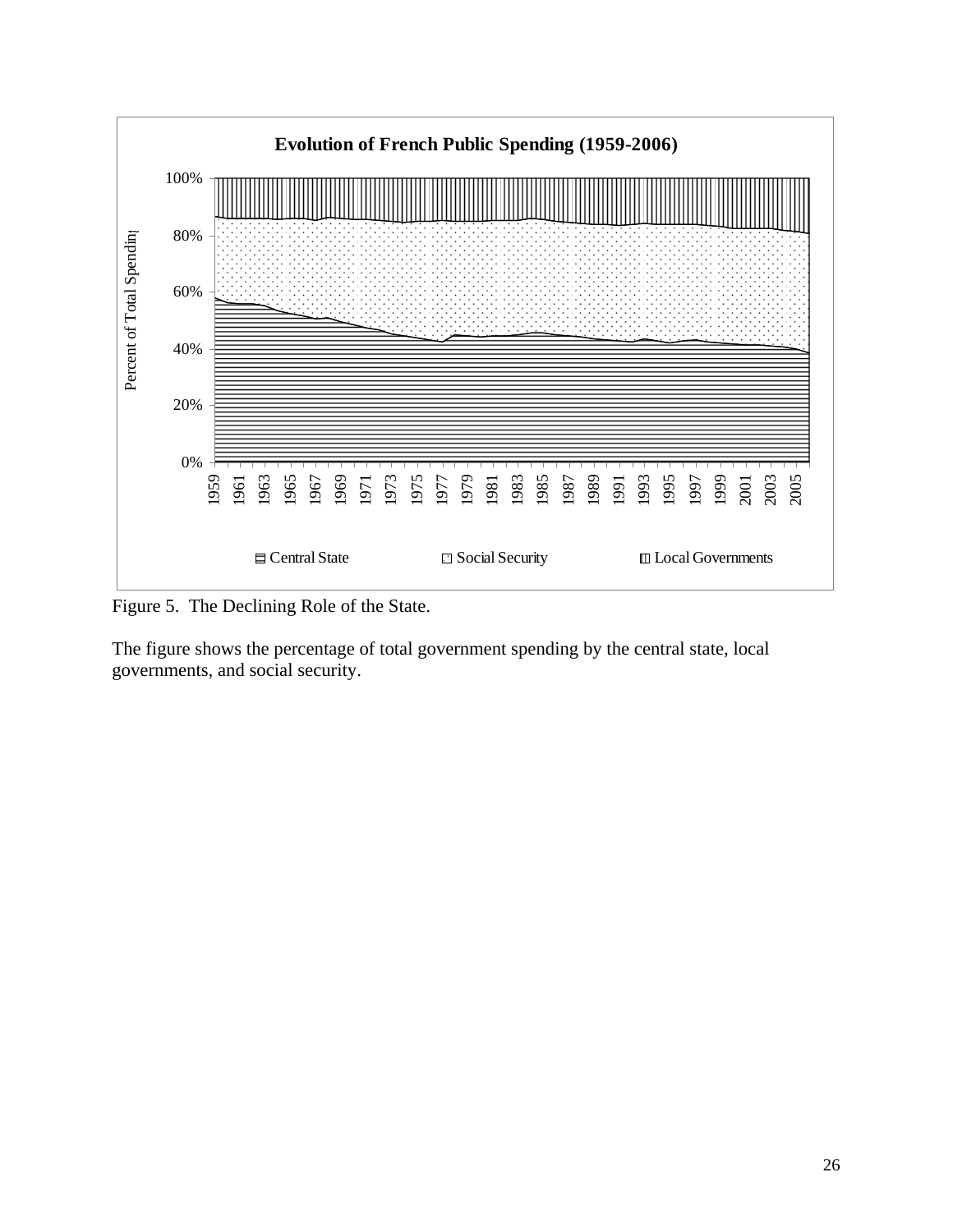

Figure 6. Tax Receipts by Source, 1959-2006.

The figure shows the percentage of total government receipts by the central state, local governments, and social security.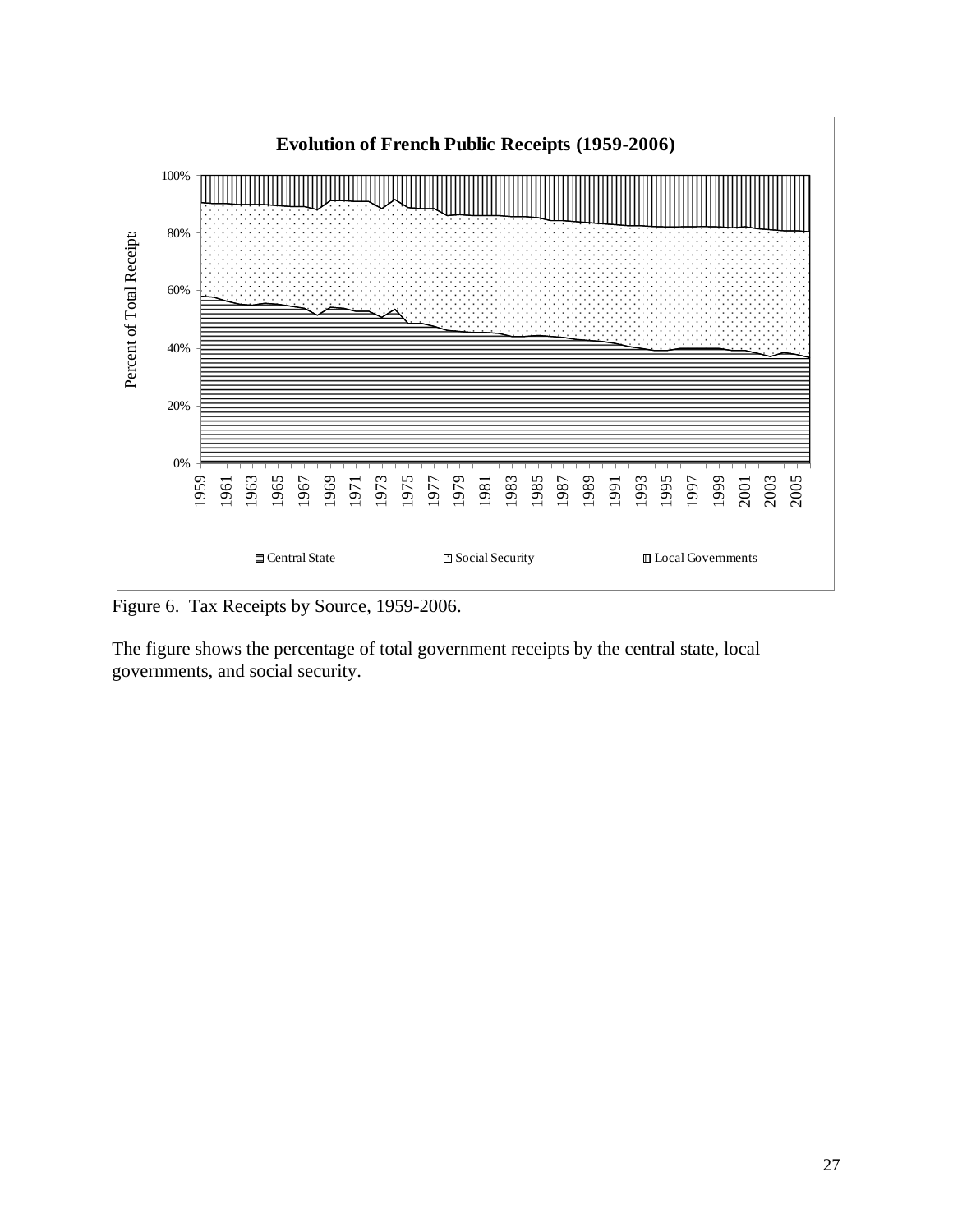

Figure 7. Annual surplus or deficits by source of public spending, 1959-2006.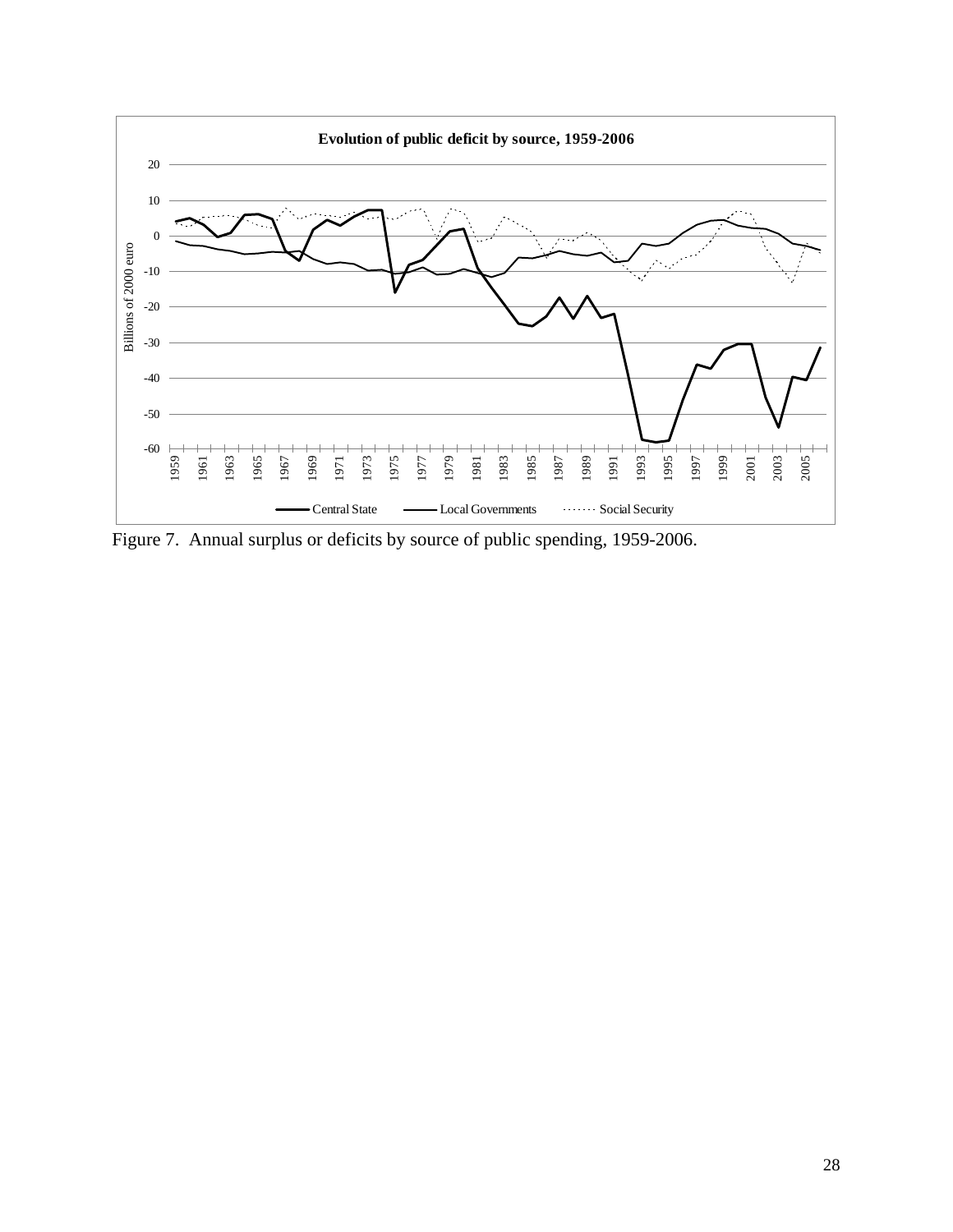

Figure 8. Central State Spending, 1959-2006.

The figure shows four categories of central state spending ; capital purchases (buildings, infrastructure…), interest payments, social transfer payments, and direct operating expenses (salaries of civil servants, operating expenses of administrative agencies…).